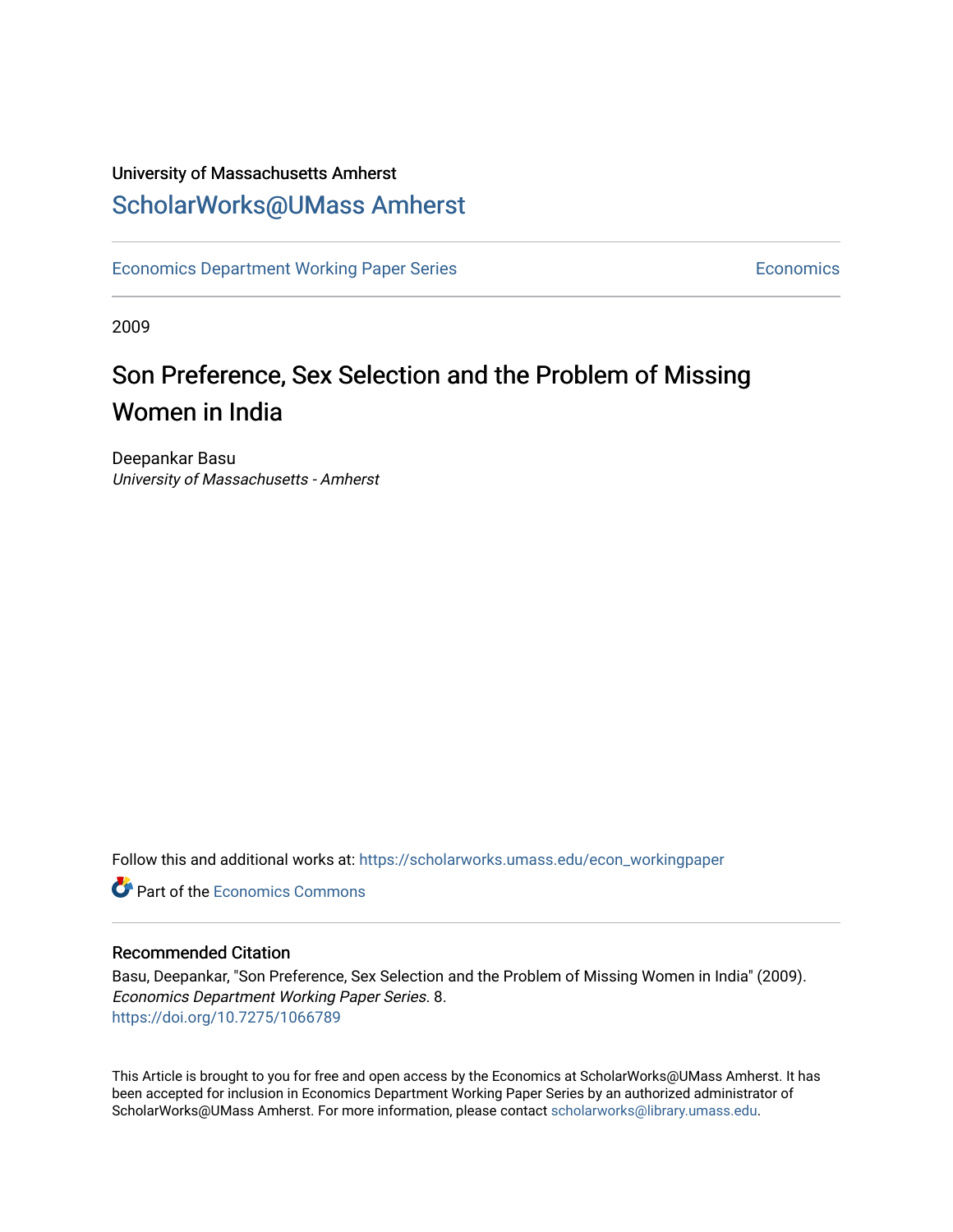# **DEPARTMENT OF ECONOMICS**

## **Working Paper**

**Son Preference, Sex Selection and the Problem of Missing Women in India** 

by

Deepankar Basu

Working Paper 2009-06



## **UNIVERSITY OF MASSACHUSETTS AMHERST**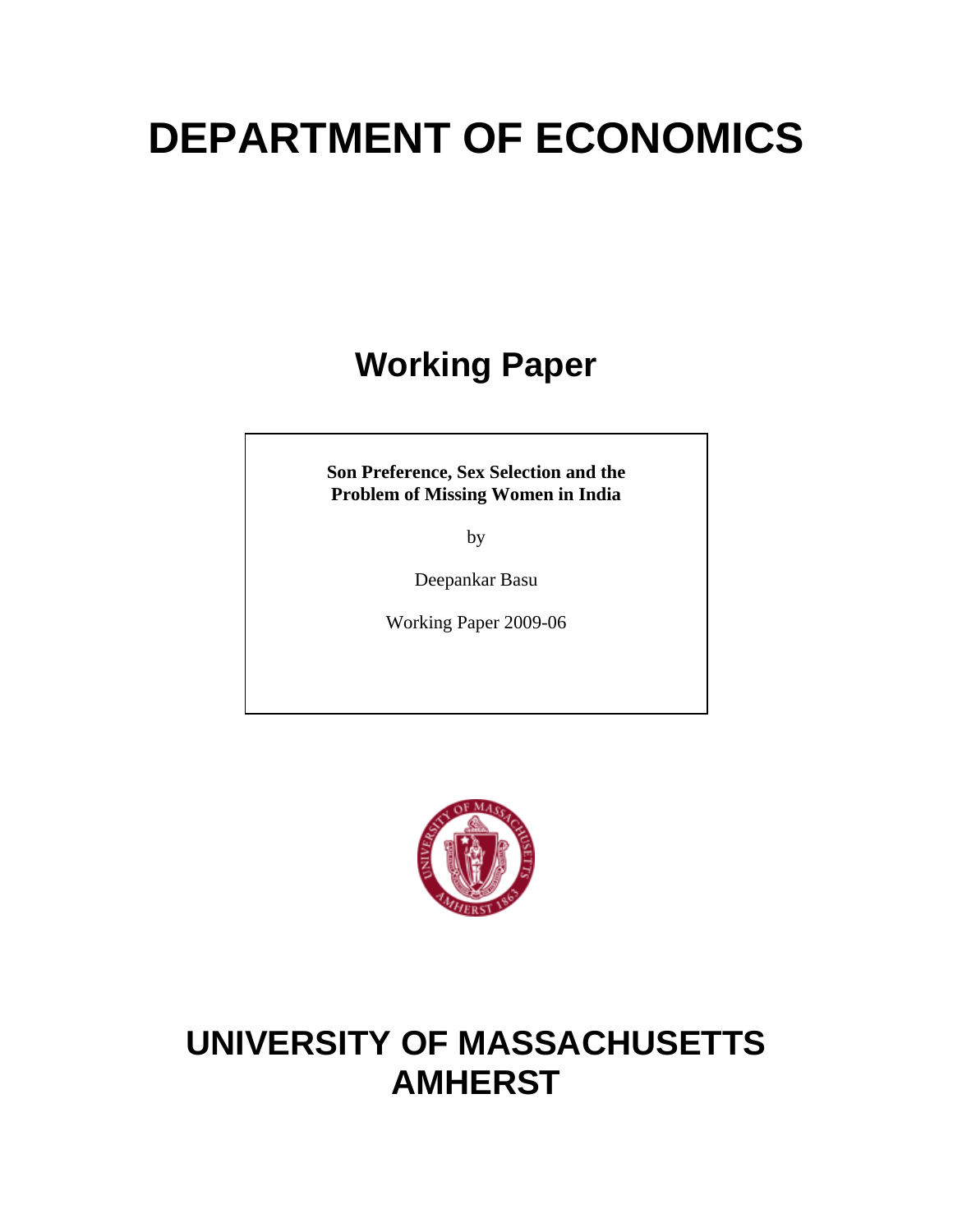# Son Preference, Sex Selection and the Problem of Missing Women in India

Deepankar Basu<sup>∗</sup>

June 25, 2009

#### Abstract

This paper empirically tests for two competing explanations of the increasing sex ratio at birth (SRB) in India: hepatitis B and human intervention. Estimating a malepreferring stopping rule with data from three rounds of the National Family Health Survey in India (1992, 1998 and 2005), I find that the probability of a male birth varies significantly across birth parities. Using a novel proxy for hepatitis B in India - tribal status - I also find that hepatitis B has no impact on the probability of male birth. I conclude that human intervention explains the increasing SRB in India.

JEL Codes: J1, J7.

Keywords: son preference, sex selective abortion.

<sup>∗</sup>Department of Economics, University of Massachusetts, 1012 Thompson Hall, Amherst, MA 01003, email: dbasu@econs.umass.edu. I would like to thank Robert de Jong, Trevon Logan, Alita Nandi, participants in the Micro Lunch at the Department of Economics, Ohio State University, seminar participants at the University of Massachusetts, Amherst and participants at the 2008 North American Summer Meeting of the Econometric Society in Pittsburgh for helpful comments.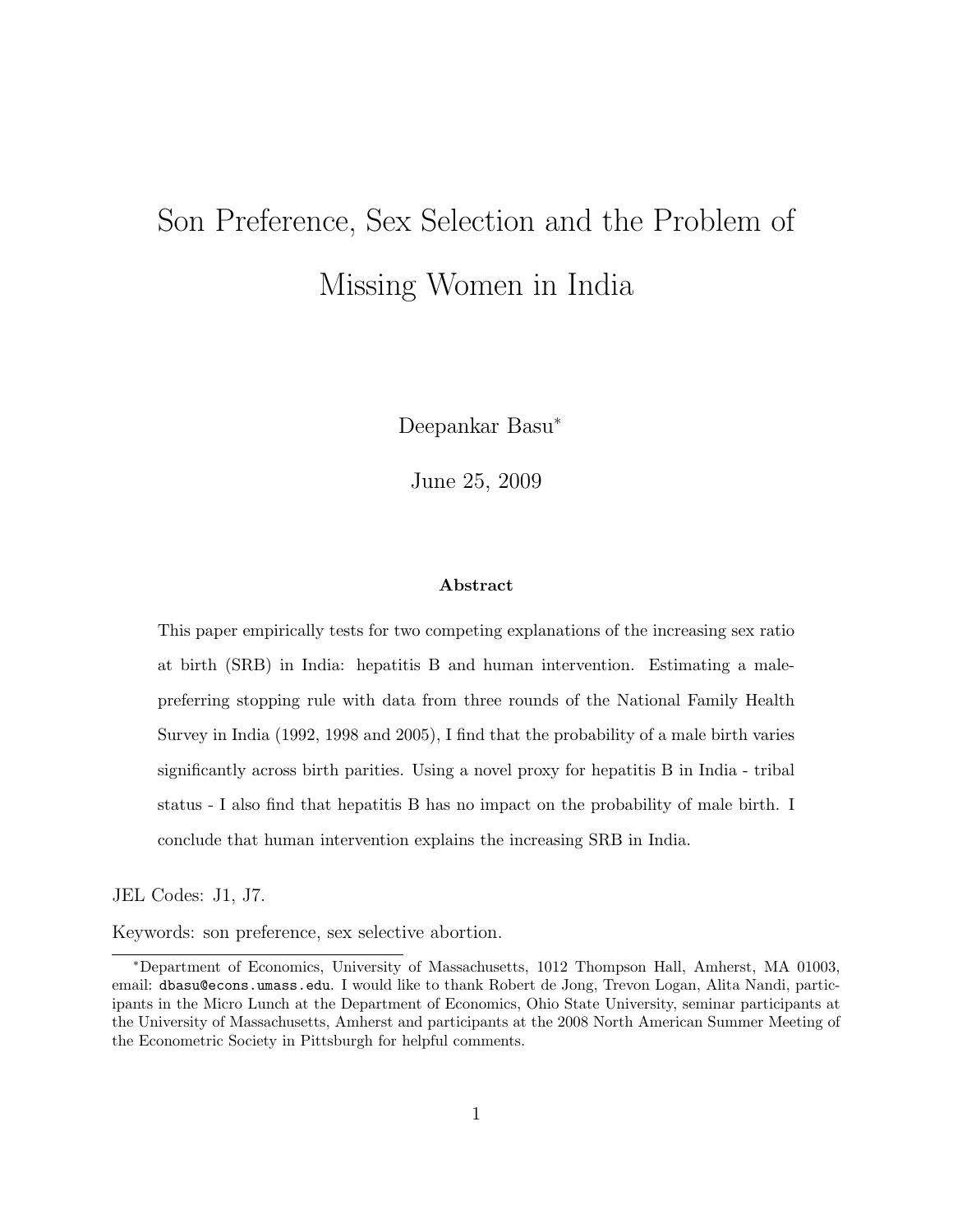## 1 Introduction

In the backdrop of the debate on "missing women" in South Asia and China (Sen, 1990, 1992, 2003; Oster, 2005; Das Gupta, 2005; Jha, et al., 2006; Ebenstein, 2007; Lin and Luoh, 2008; Sahni, et al., 2008; Klassen, 2008; Oster, et al., 2008), this paper tests the validity of two alternative explanations for the increasing sex ratio at birth (SRB) - defined as the number of male births per 100 female births - in India over the past two decades: biology (in the form of hepatitis B) and human intervention (in the form of sex-selective abortion and/or female infanticide). My testing procedure rests on distinguishing the effects of biology from the effects of human intervention on the SRB. To do so, I rely on the simple observation that human intervention, in the form of sex-selective abortion (or neonatal infanticide), will cause the probability of male birth to vary across birth parity (or birth order), whereas biological factors like hepatitis B, by themselves, cannot do so.<sup>1</sup>

Biological factors, even when they are determinants of the SRB, can be expected to operate in the same way across birth parities; hence, even if biological factors like hepatitis B did in fact affect the SRB, it would do so to the same extent at all birth parities. Thus, prevalence of hepatitis B in a population cannot account for the *variation* in the SRB across birth parities. Human intervention like sex-selective abortion, on the other hand, is a reflection of son preference and other deep gender biases in society. Thus it can be expected to vary the probability of male birth across birth parity as couples express their strong preference for male offspring in either of two ways (or both): (a) determine the sex of foetuses and induce abortion of female foetuses, or (b) practice neonatal infanticide, both conditional on the sex-composition of existing children.

To understand why son preference might lead to a significant variation in the probability of male birth across birth parities, I draw on a strand of the demography and anthropology

<sup>&</sup>lt;sup>1</sup>Since there is a one-one mapping between the SRB and the probability of male/female birth, I will use the two interchangeably throughout the text.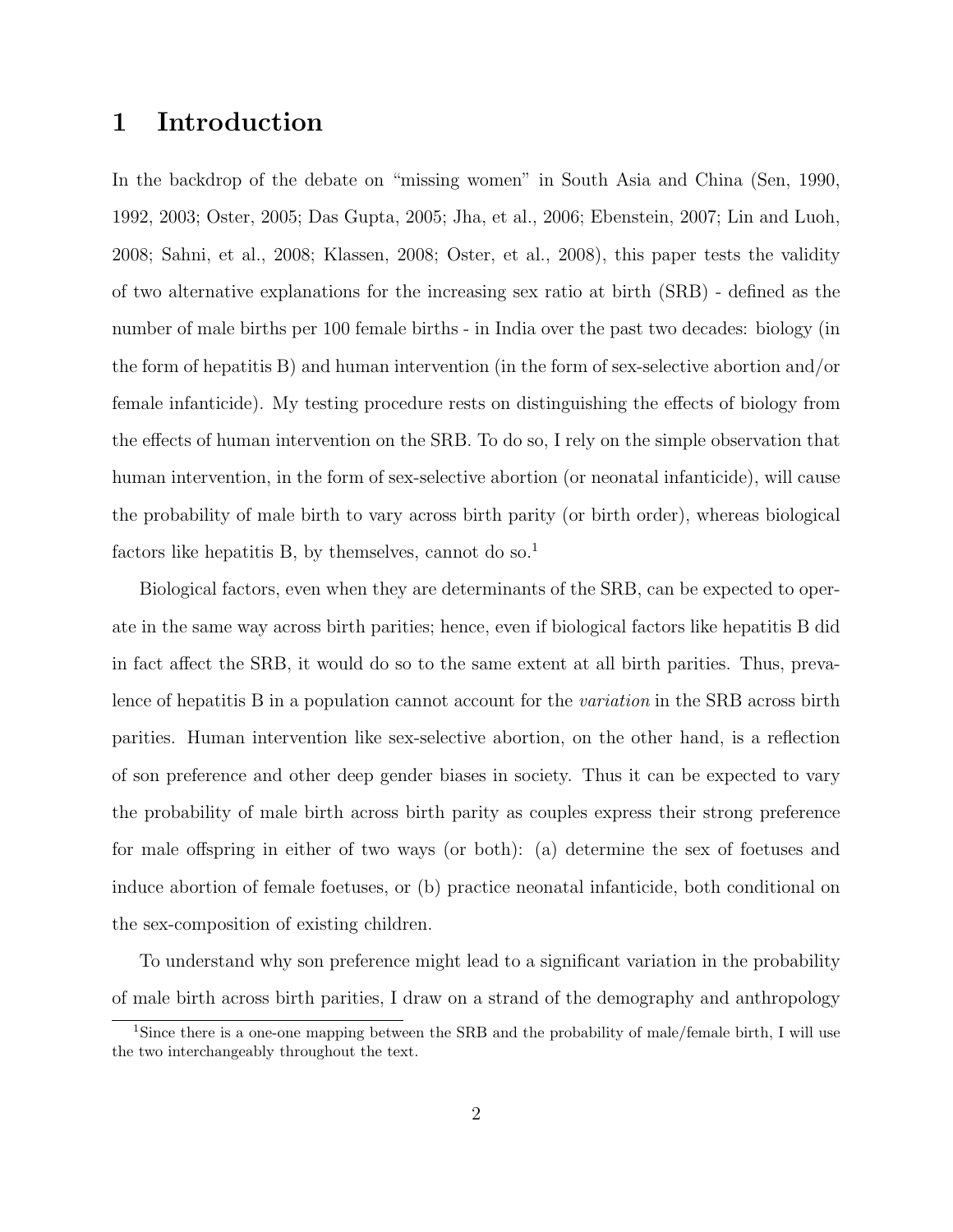literature that has studied this phenomenon in several parts of the world. Demographers have noted that son preference often affects fertility behaviour in countries of South Asia, South-East Asia and North Africa, taking the form of male preferring stopping rules on childbearing, also termed differential stopping behaviour (DSB) by anthropologists. DSB can be thought of in the following manner: couples continue childbearing until they attain a 'target' number of boys or hit a ceiling for the maximum number of children that they would like to have. In a nutshell, DSB makes childbearing decisions depend on the sex composition of existing children, and in conjunction with the practice of sex selective abortion of fetuses, would lead to significant variation in the probability of male birth across birth parities.<sup>2</sup>.

To see the variation in the probability of male birth across parities, let us follow a cohort of couples who are just starting the childbearing process, assuming that each couple have positive number of children. For the first birth, let  $p_1$  denote the probability of a male birth. For the second birth, let  $p_B$  denote the probability of a male birth conditional on the first child being a boy and let  $p_G$  stand for the probability of a male birth conditional on the first child being a girl. Then, the probability of a male birth for the second birth,  $p_2$ , is given by

$$
p_2 = xp_B + (1 - x)p_G,
$$

where x is the fraction of families which had a boy as the first child and  $(1 - x)$  is the fraction of families which had a girl as the first child. If there is strong son preference in the population and technologies of sex selective abortion are widely available, then we will have

#### $p_G > p_1 > p_B,$

i.e., couples with girls as their first child will be more likely to abort a female fetus than couples with no children, while couples with a boy as the first child will be less likely to

<sup>2</sup>For evidence on DSB see Arnold, Choe and Roy (1998) and Larsen, Chung and Das Gupta (1998)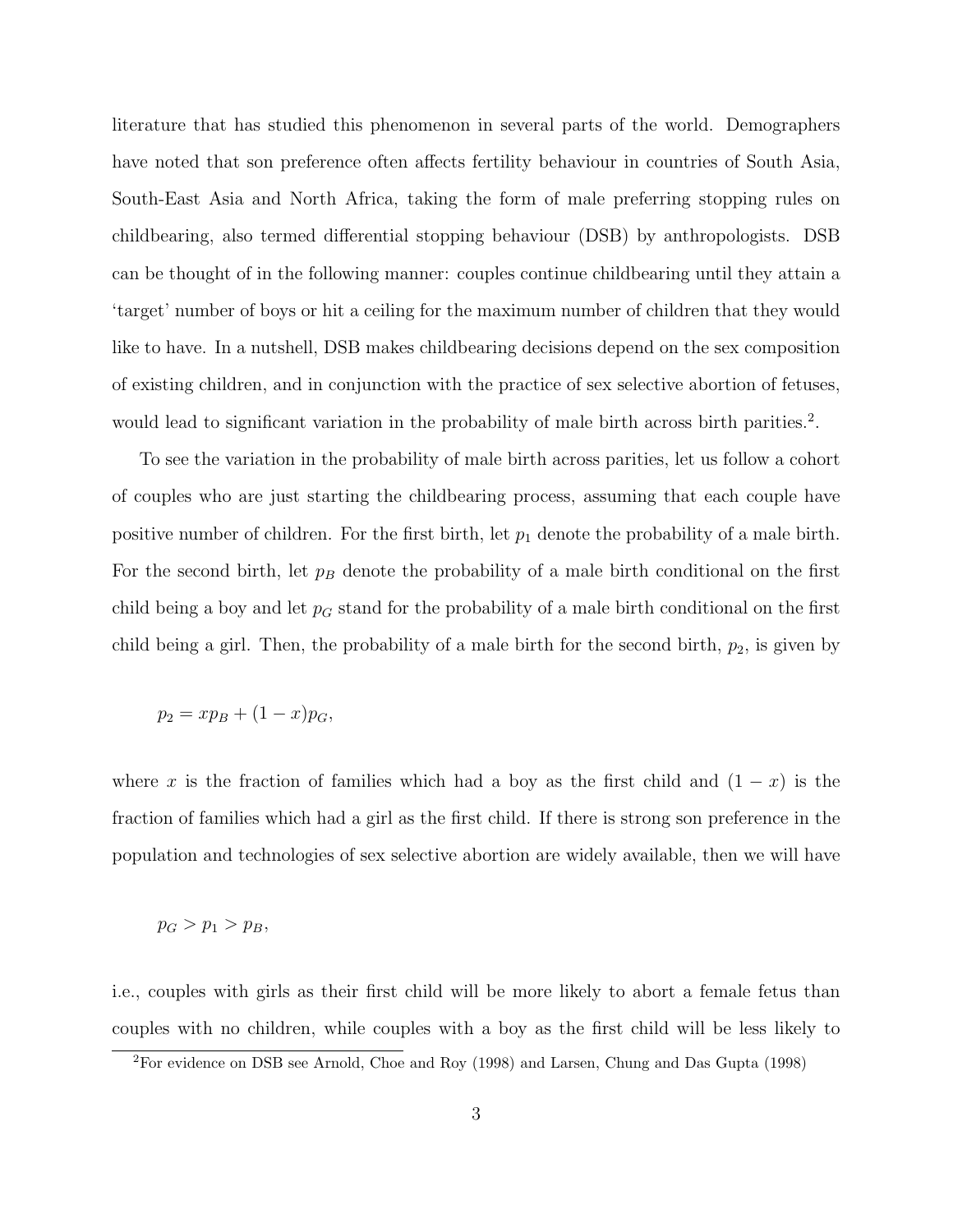abort a female fetus than couples with no children.<sup>3</sup> Moreover, there is a particular value of  $x$  which will make the probability of male births equal for the first and second birth, i.e.,

if 
$$
x = \frac{p_G - p_1}{p_G - p_B}
$$
, then  $p_2 = p_1$ .

If x is understood as a random variable taking values in the unit interval  $[0, 1]$ , then with probability one, x will attain a value that is different from  $(p_G - p_1)/(p_G - p_B)$ ; hence with probability one, we will have  $p_2 \neq p_1$ . Thus, we can say with certainty, that the probability of a male birth will be different between the first and the second births.

But this still does not allow us to unambiguously state whether  $p_2$  will be greater or smaller than  $p_1$ . If  $x < (p_G - p_1)/(p_G - p_B)$  then  $p_2 > p_1$ ; if, on the other hand,  $x >$  $(p_G - p_1)/(p_G - p_B)$  then  $p_2 < p_1$ . This is fairly intuitive. If the proportion of families having a boy as the first child is small, then in the presence of son preference, all these families would try to attain a boy in the second birth even adopting the extreme measure of female feticide or infanticide. This would push the probability of male birth for the second birth to above its value for the first birth. If the opposite scenario were to unfold, i.e. if the proportion of families having a boy as the first child was relatively large, the probability of male birth might even fall from the first to the second birth. The crucial factor which determines whether the probability of male birth increases (or decreases) between the first and second births is the fraction of families which have had a boy as the first child. Since this fraction is difficult to predict a priori and since it depends on a host of factors like the exact intensity of son preference, the possibility of accidental birth, the ease of availability of sex selection technologies, etc., it is difficult to say whether the probability of male births at parity two is larger (or smaller) than its value at parity one. Nevertheless, what we can state without any ambiguity is that the two - the probability of male births at parity one

<sup>3</sup>This is consistent with evidence presented in Jha, et al., 2006.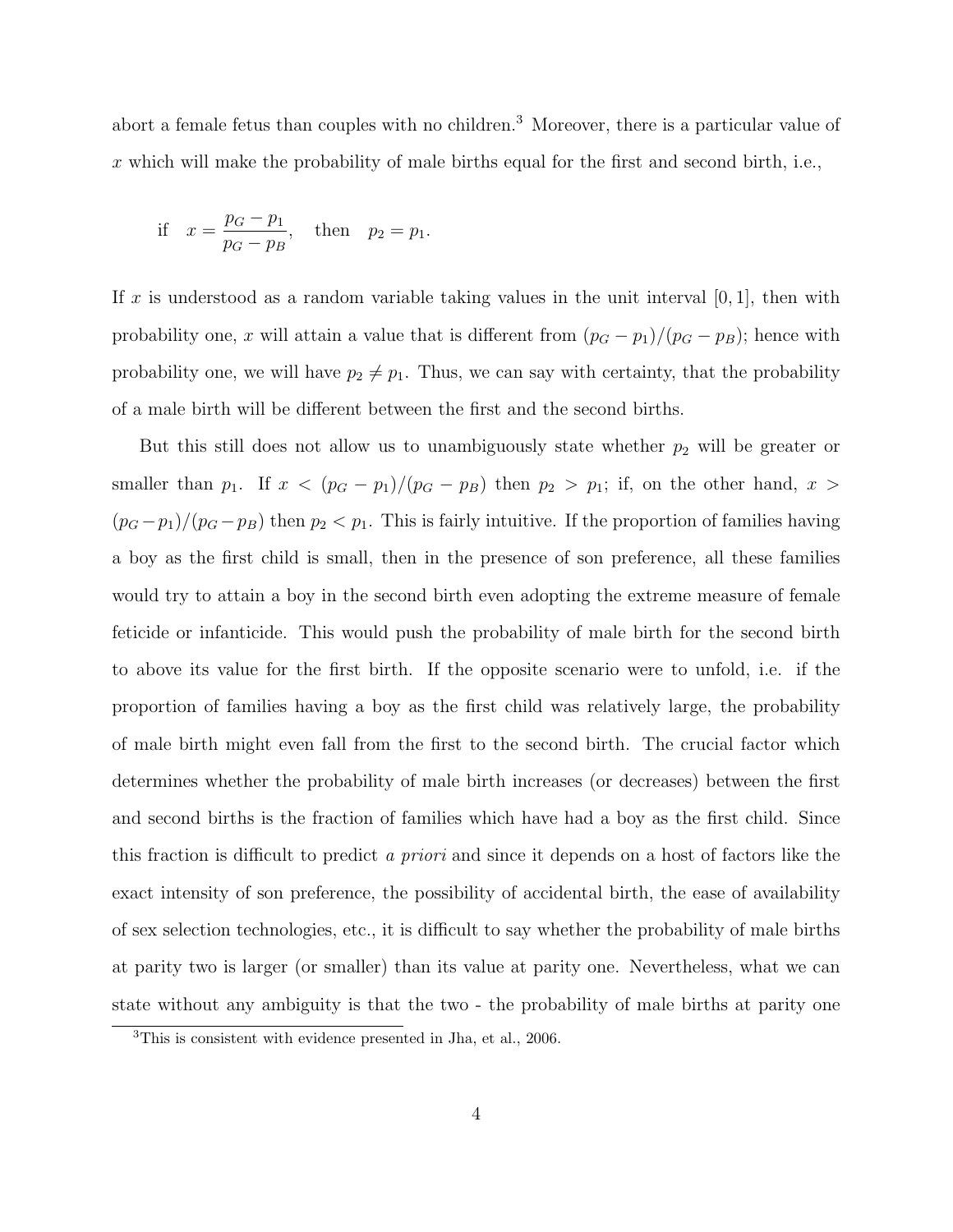and at parity two - will be unequal.

When we move to the third (and higher order) births, the picture gets more complicated. A third birth, for instance, can be preceded by four different combinations of the previous two births: two boys (BB); two girls (GG); a boy followed by a girl (BG); or, a girl followed by a boy (GB). One can plausibly argue that the probability of aborting female fetuses is higher for families with two girls than for families with a boy and a girl; and that the latter is, in turn, greater than for families with two boys. But this would still not allow us to make an unambiguous statement about the probability of male birth at parity three in comparison to the corresponding probability for parity two. This is because the probability of a male birth for the third birth parity is, just like before, a weighted average of the probability of male birth for four different cases of previous birth records, BB, GB, BG, GG, with the weights being the proportion of families of each type. Since these fractions are difficult to predict, it is not possible to state unambiguously whether the probability of a male birth would be higher or lower at parity three in comparison to the corresponding probability at parity two. The same logic would hold for births of higher parities and would prevent us from making an unambiguous prediction about how the probability of male births would vary across birth parities.

But even if we cannot make predictions about how the probability of male birth would vary across parities, i.e., whether it would monotonically increase or decrease or display a more complicated pattern, we can state with a lot of confidence that it will vary significantly across birth parities if there is son preference and human intervention in the form of sex selective abortion and/or neonatal female infanticide. The pattern of variation will of course depend on the exact form of human intervention and on the intensity of son preference. For instance, the variation of the probability of male birth across birth parities might display a different pattern when couples primarily practice female infanticide instead of sex-selective abortion. But in both cases - sex selective abortion and female infanticide - it will vary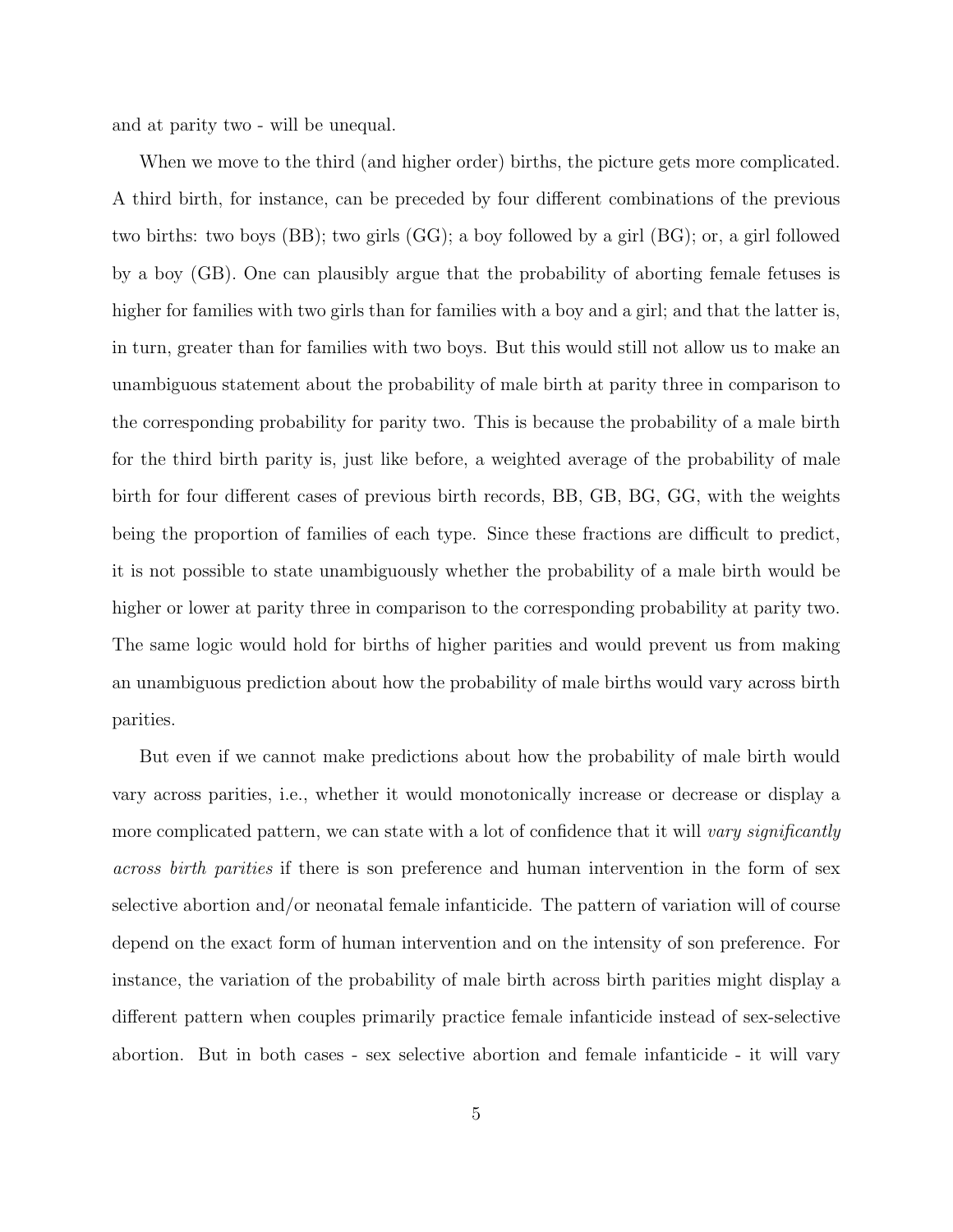significantly across birth parities. Hence, significant variation of the probability of male births across birth parities can be taken as evidence of widespread human intervention.

But probabilities of male births across birth parities are not observed; they need to be estimated. This paper contributes to the existing literature on missing women by estimating probabilities of male birth at different birth parities based on a simple model of 'son targeting' fertility behavior and evaluating whether these estimated probabilities provide evidence of gender-biased human intervention. An alternative approach works directly with sex ratios computed from the data to infer sex selection, like Jha, et al. (2006) and Ebenstein (2007). My approach has three distinct advantages over this alternative, and already existing, methodology.

First, my estimates emerge from a behavioral model of son targeting fertility behaviour which allows for sex selection, as opposed to a purely empirical approach of looking at the computed sex ratios at birth. Having an underlying model is useful because it allows us to use information about sex selection from related decision making processes like son targeting. Son preference, which leads to sex selective abortion, also affects fertility decisions relating to the 'targeting' of sons and the desired family size (i.e., the optimal number of children). Thus, jointly estimating the structural parameters pertaining to family size decisions, son targeting decisions and sex selection decisions of couples seems a better approach to follow. For instance, there is considerable evidence pointing to the existence of strong son preference in India (see, for instance, Basu and de Jong, 2009); since son targeting behaviour and family size decisions would affect sex selection (because all three are affected by underlying currents of son preference), joint estimation of the effects of covariates on all three decision making processes is more efficient. Joint estimation is, of course, only possible in the context of a behavioural model.

Joint estimation of the effect of covariates on son targeting, family size and sex selection has important implications about the sample of families that we can legitimately study.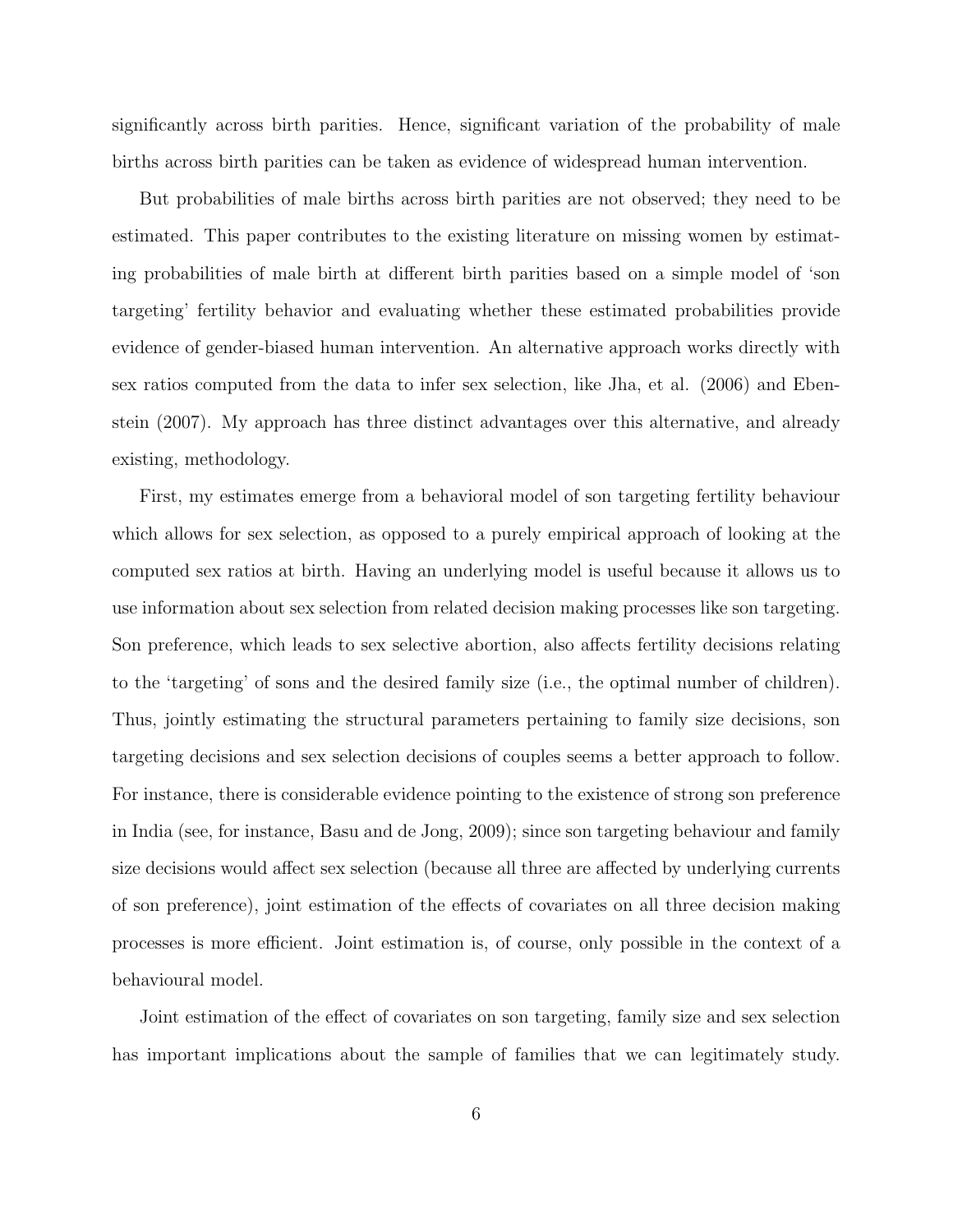Since the effects of son targeting fertility behaviour will only emerge when the childbearing process has run its full course, we need to focus attention on the cohort of families with completed birth histories. Studying all the families in the sample is not appropriate if we want to jointly study son targeting, sex selection and the determination of family size. That is why this paper restricts itself to the cohort of families with completed birth histories.

The second advantage of my method follows directly from the fact that I study the cohort of families with completed birth histories. Most studies that attempt to infer the presence of sex selection focus on all families in the sample during a given time period; thus, the measures of sex selection that they throw up (for instance, Jha, et al., 2006 and Ebenstein, 2007) comes from studying cross sections of families at a point in time (or during a given period of time). Since I study the cohort of families with completed birth histories instead, my estimates of the probability of male birth at different birth parities provide an alternative measure of the extent of sex selection in the population. The results in this paper suggest that focusing attention only on the sex ratios (at birth) for the whole population, as most researchers do, tends to underestimate the extent of the prevalence of sex selection in the population; one must also look at families with completed birth histories, as I do in this paper.

The third advantage of my method is that it allows one to endogenize the probability of male birth and therefore study the effect of covariates on sex selection jointly with related decision-making processes, like son targeting and household size decisions. This is important from a policy perspective because designing appropriate policies to tackle the problem of "missing women" and sex selective abortion would require knowledge of it's effective determinants. The effect of covariates on sex selective behaviour will be naturally provided by my approach whereas an approach based on empirically observed ratios will have to work out the effect of covariates in a separate exercise which might not account for son targeting behaviour.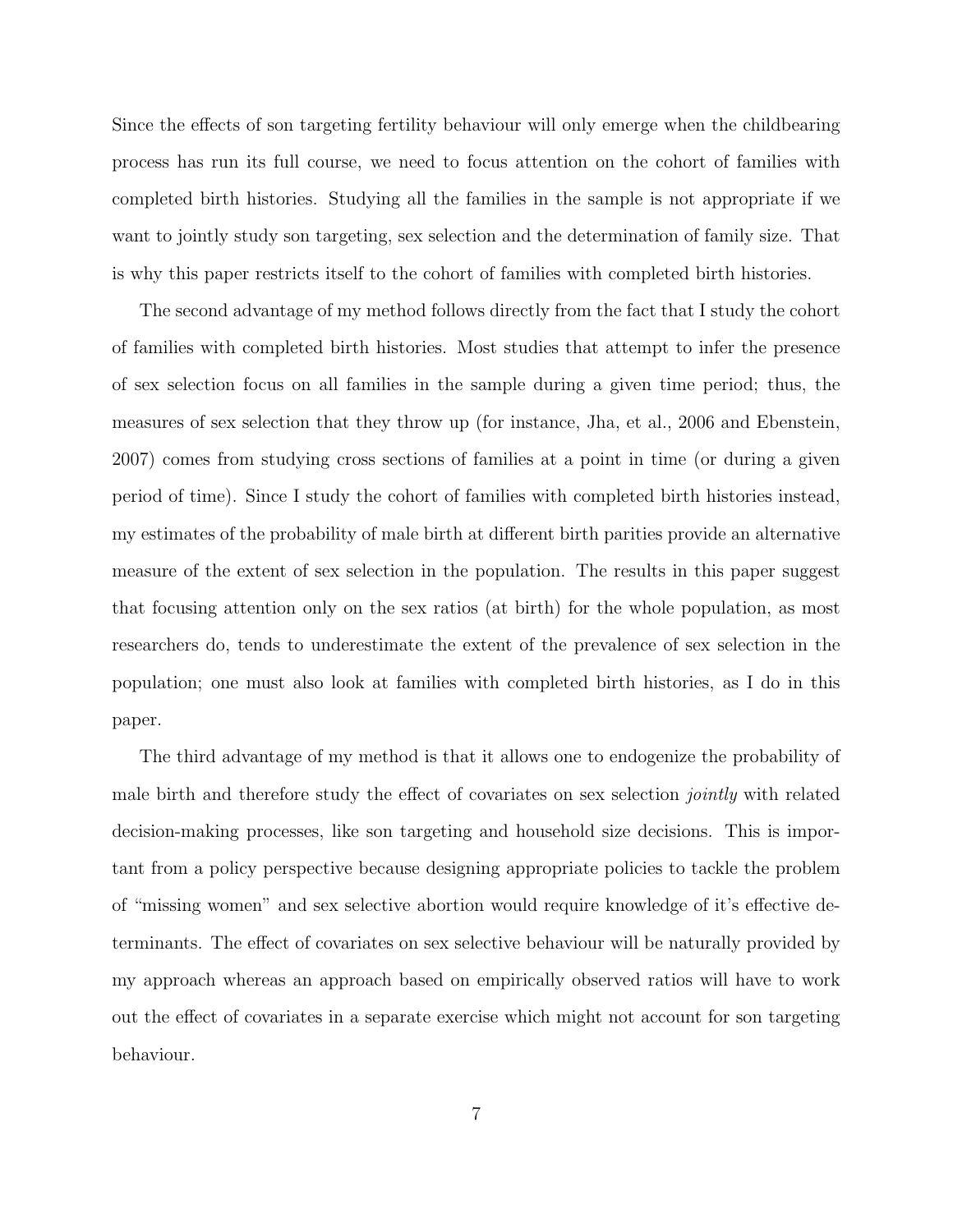The testing procedure in this paper uses Basu and de Jong (2009) who had proposed a simple framework to analyze the effect of covariates on son targeting fertility behavior. In their model, the effect of DSB on childbearing decisions was assumed to work in the following way: couples continued childbearing until they attained their 'target' number of boys or hit the ceiling for the desired number of children they wanted to have. This behavioral assumption about son targeting fertility decision making allowed them to derive the joint likelihood of any observed birth sequence and the family's desired family size. Parametrising crucial relationships underlying the joint likelihood and then estimating those parameters using MLE gave them a way to study the effect of covariates on son targeting.

While deriving the likelihood function, Basu and de Jong (2009) had assumed the probability of a male birth at every birth parity to be exogenous and fixed. For the first step of the argument in this paper, I treat the probabilities of male birth across birth parities as exogenous parameters and estimate them jointly with other parameters in the model. Then I test whether these estimated probabilities of male birth vary significantly across birth parities using a likelihood ratio (LR) test. I use birth history data provided by the three waves of National Family and Health Survey (NFHS) in India for estimation. For all the three years (1992, 1998 and 2005), I get large and positive values of the LR test statistic; hence I reject the null hypothesis of the equality of the probabilities of male birth across birth parities. I interpret this as evidence that human intervention in the form of sex-selective abortion (or neonatal female infanticide) has been prevalent in India over the last two decades.

Of course, significant variation of the estimated probability of male birth across birth parities is not, by itself, sufficient to rule out the effect of biological factors like hepatitis B. It is in principle possible for both effects, biological and social, to be present. For instance, it is conceivable that hepatitis B increases the probability of male birth at all birth parities, while sex selective abortion, acting on top of that, accounts for the significant variation across parities; hence, variation of the probabilities per se do not rule out the effect of hepatitis B.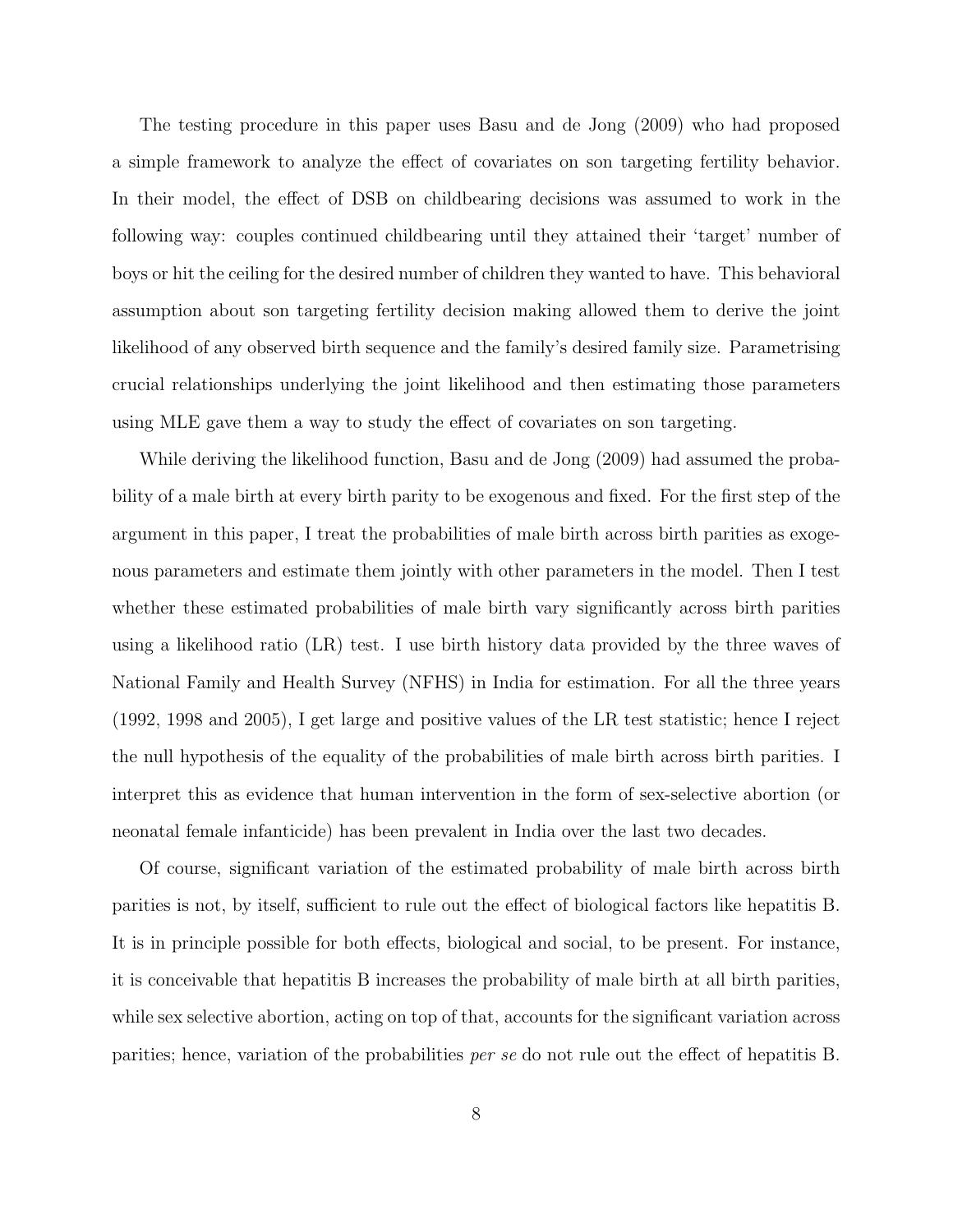To draw any conclusion about the possible link of hepatitis B to the SRB, one would need to control for its effect either directly or indirectly; that is precisely the issue that is addressed in the second step of the argument in this paper.

Controlling directly for hepatitis B was ruled out because of lack of data about the prevalence of hepatitis B in the NFHS, the source of data used for this study. Therefore I turned to the epidemiological literature on hepatitis B in India to construct a novel proxy for it and thereby indirectly control for its effect. Several studies, spanning the last two decades, provide evidence that the prevalence of hepatitis B is significantly higher in the scheduled tribe (henceforth ST) population in India compared to the general population. A summary of nine studies of 21 tribes spread across 8 Indian states by Murhekar and Zodpey (2005) concludes by saying: "Our study indicates that the prevalence of HBsAg among the scheduled tribes of India is much higher than in the general population" (p. 270). Based on this epidemiological finding, a dummy variable on membership to a scheduled tribe can be legitimately used as a proxy for the prevalence of hepatitis B. Note that this procedure to control for any effect of hepatitis B infection on the SRB does not depend on the route of infection; thus my procedure is valid irrespective of whether maternal or paternal hepatitis B infection affects the SRB, an issue that has been discussed in Oster (2005), Lin and Luoh (2008) and Oster, et al. (2008).

For the second step of the argument in this paper, therefore, I re-estimate the full empirical model by endogenizing the probability of male birth. I allow the probability of male birth to depend on tribal status (the proxy for hepatitis B) and also control for other covariates like age, income, education, geographical location, religion, etc. Estimation results with NFHS data for India for 1992, 1998 and 2005 show that either there is no statistically significant effect or a negative effect of the hepatitis B variation captured by tribal status on the probability of male birth. Taken together, the two steps of the argument in this paper lead to the conclusion that gender-biased human intervention, rather than the prevalence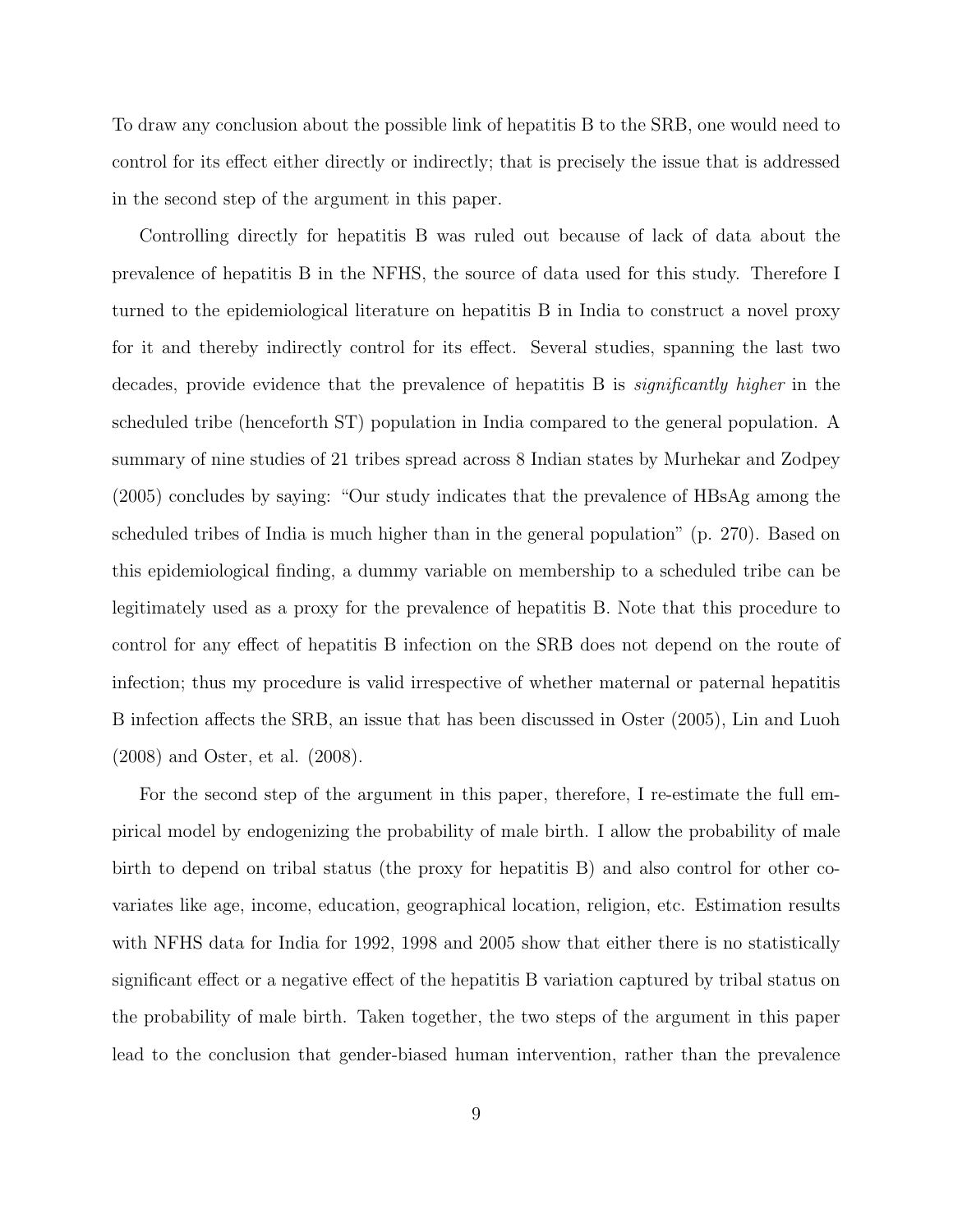of hepatitis B, is the leading explanation for the increasing SRB in India over the last two decades.

## 2 The Debate on Missing Women

In the early 1990's, Amartya Sen directed the attention of the world to what he called the problem of "missing women" (Sen, 1990; 1992). This problem refers to abnormally high population sex ratios (defined as the number of males per 100 females) in certain parts of the world, especially East, South and South-East Asia and North Africa. These skewed population sex ratios point to a large deficit of women in the adult population. By Sen's estimates, close to 100 million women were "missing". Though later attempts to refine Sen's calculations arrived at lower estimates (see, for instance, Coale, 1991), the enormity of the problem is hardly diminished because the consensus figure lies anywhere between 60 and 100 million missing women.

Sen (1992) had identified the main reason for the enormous deficit of women as the excess mortality that they faced at almost all ages despite their superior biological survival rates. Returning to the same issue a decade later, Sen (2003), noted that the gender differential in the age-specific mortality rates had declined. But this did not diminish the deficit in the number of women significantly because 'mortality inequality' had been replaced by 'natality inequality', where the latter referred to the practice of sex determination of fetuses and widespread abortion of female fetuses. Sen (1992, 2003) squarely put the blame for the problem of missing women, caused either by mortality inequality or natality inequality, on various kinds of discrimination, both overt and covert, that women face in Asian and North African societies and called for social, political and cultural measures to fight against these deep-rooted gender biases.

A recent paper (Oster, 2005) has tried to challenge the thrust of Sen's argument (see,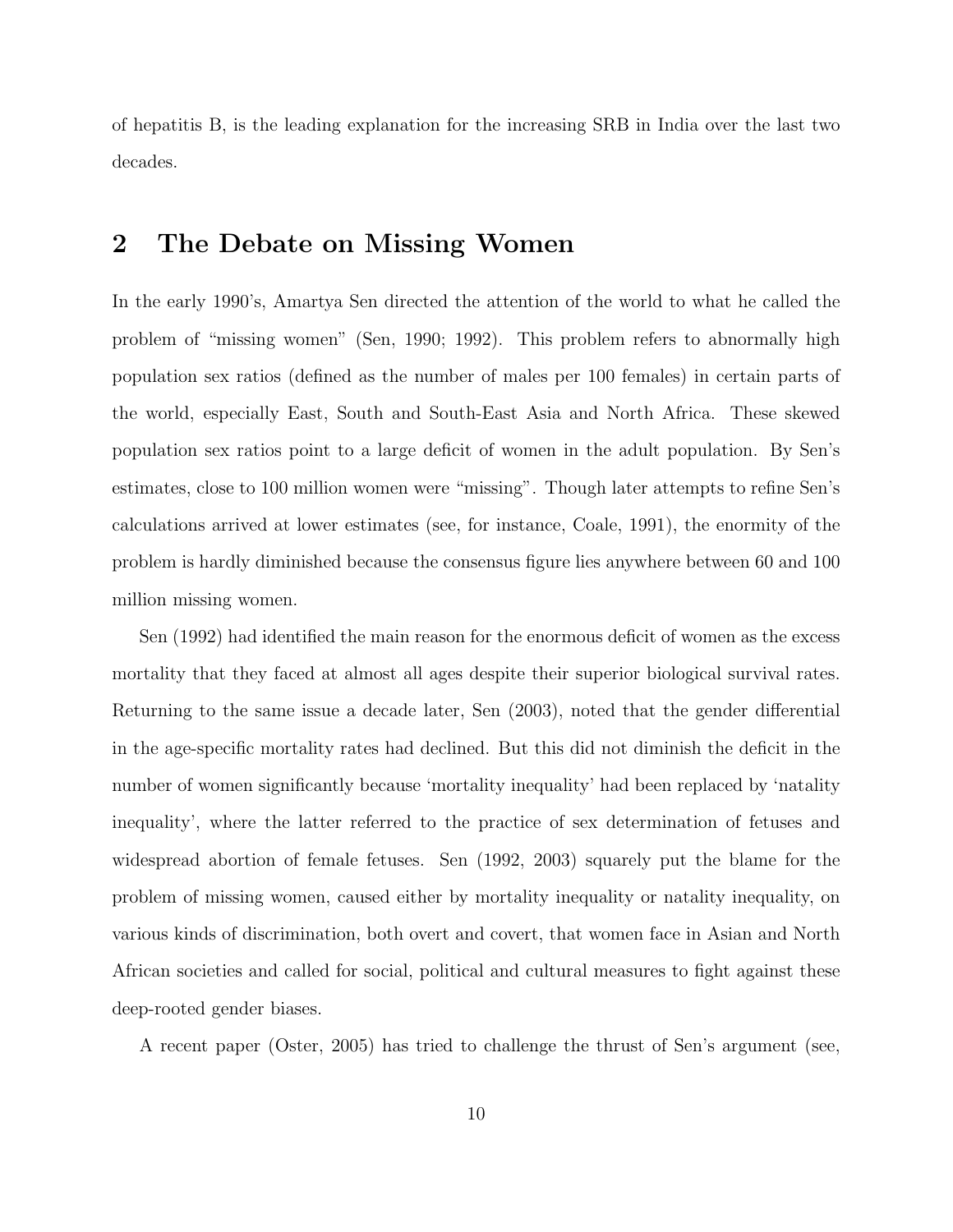for instance, Dubner and Levitt, 2005) by suggesting that part of the "missing women" problem can be explained by biological factors. Drawing on the epidemiological literature on hepatitis B, Oster (2005) has argued that the prevalence of hepatitis B in a population can partly explain the skewed population sex ratios. This, according to her, is because hepatitis B infection among women seems to increase the sex ratio at birth (SRB), i.e., carriers of the hepatitis B virus give birth to more male offspring than non-carriers. In her calibration exercise the prevalence of hepatitis B can account for, on the higher end, as much as 70 percent of the missing women in China; on the lower end, she claims to be able to explain about 20 percent of the problem for India. Several countries, in Oster's (2005) analysis, lie between these two extremes.

Oster's (2005) claim, it is obvious, rests crucially on the (causal) link between hepatitis B infection rates in a population and the SRB. Several facts suggest caution in using or interpreting this link. First, there is no currently available biological (or other scientific) explanation for this supposed link (p. 1180-81, Oster, 2005). As pointed out in Lin and Luoh (2008), some researchers had hypothesized that  $HBV(+)$  women might have a higher probability of spontaneously aborting female foetuses but Lividas, et al. (1979) found no evidence for this hypothesis. So interpreting the statistical link, in both individual level and cross-country data, as a causal link is at best atheoretical.

Second, a recent study (Lin and Luoh, 2008) attempting to *directly* examine the link between hepatitis B infection of mothers and the sex ratio of their offspring came to a decisive negative conclusion. Using a large micro-level dataset from the National Hepatitis B Immunization Program in Taiwan the authors find that the marginal probability of a positively infected (i.e., an  $HBsAg+$ ) mother having a male birth is only 0.0025. Hence the study concludes that "the effect of HBV mothers on the sex ratio among their offspring is minimal, and hence can account for only a small portion of the case of missing women" (Lin and Luoh, 2008:2; emphasis added). The emphasis on maternal infection was in response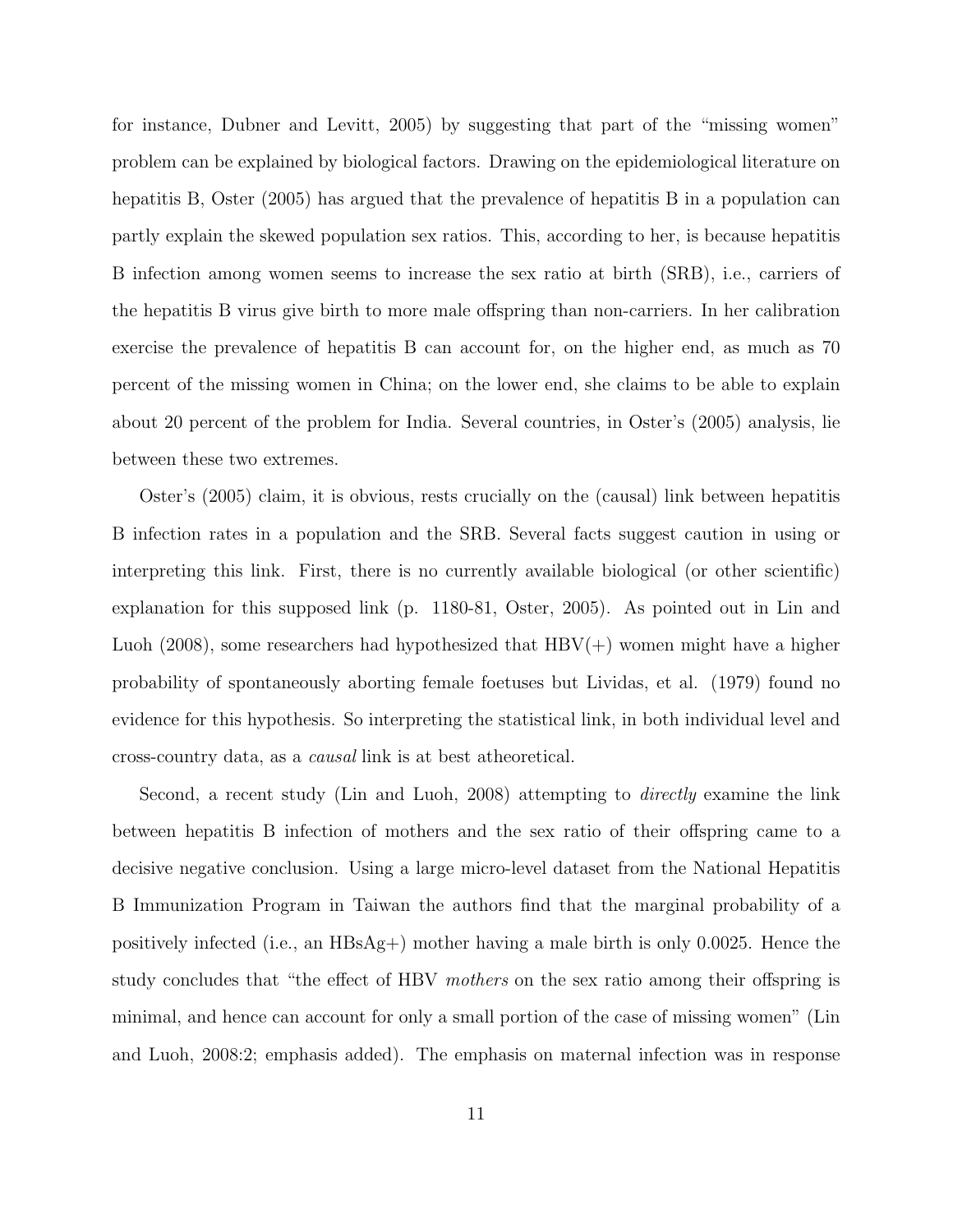to Oster (2005), who had explicitly claimed that the link from the hepatitis B virus to the offspring sex ratio runs through the mother.<sup>4</sup>

Oster, et al. (2008), revisiting the earlier work of Oster (2005), find that hepatitis B infection does not have any statistically significant impact on the SRB. Since Lin and Luoh (2008), responding to Oster (2005), had tested the effect of maternal hepatitis infection on the SRB, that left open the possibility that the paternal infection might be driving the results in Oster (2005). To test the effect of both maternal and paternal carrier status, Oster, et al. (2008) collect data for about 67000 individuals participating in a larger prospective cohort study of liver cancer and the effect of hepatitis B on general health status in China. The results in Oster, et al. (2008) show that parental (i.e., both maternal and paternal) hepatitis B carrier status has no effect on the SRB in China, overturning the original conclusions in Oster (2005).

There are at least two more reasons which cast doubt on the alleged link of hepatitis B infection and the SRB. First, Sub-Saharan Africa is a region that is well-known for high hepatitis B infection rates, compared to world averages, but which has no female deficit in striking contrast to, for instance, Asia. Second, several studies have documented considerable variation in the SRB when measured at different birth parities (Lin and Luoh, 2007), or when measured for different sex-composition of existing children (Ebenstein, 2007), or when measured for different geographical locations (Hesketh and Wei Xing, 2006), or when measured across time (Das Gupta, 2005).

Though variation of the SRB across birth parities or geographical location or time does not *per se* rule out the role of hepatitis B in the determination of the SRB, it certainly points to other important factors at work, especially human intervention through sex selective abor-

<sup>&</sup>lt;sup>4</sup> "There is evidence that *women* who are carriers of hepatitis B give birth to a higher ratio of boys to girls than non-carriers. Since many of the countries with missing women also have a relatively high prevalence of hepatitis B carriers, the naturally occurring higher sex ratio at birth could produce a higher population sex ratio even in the absence of excess female mortality" (p. 1164, Oster, 2005; emphasis added).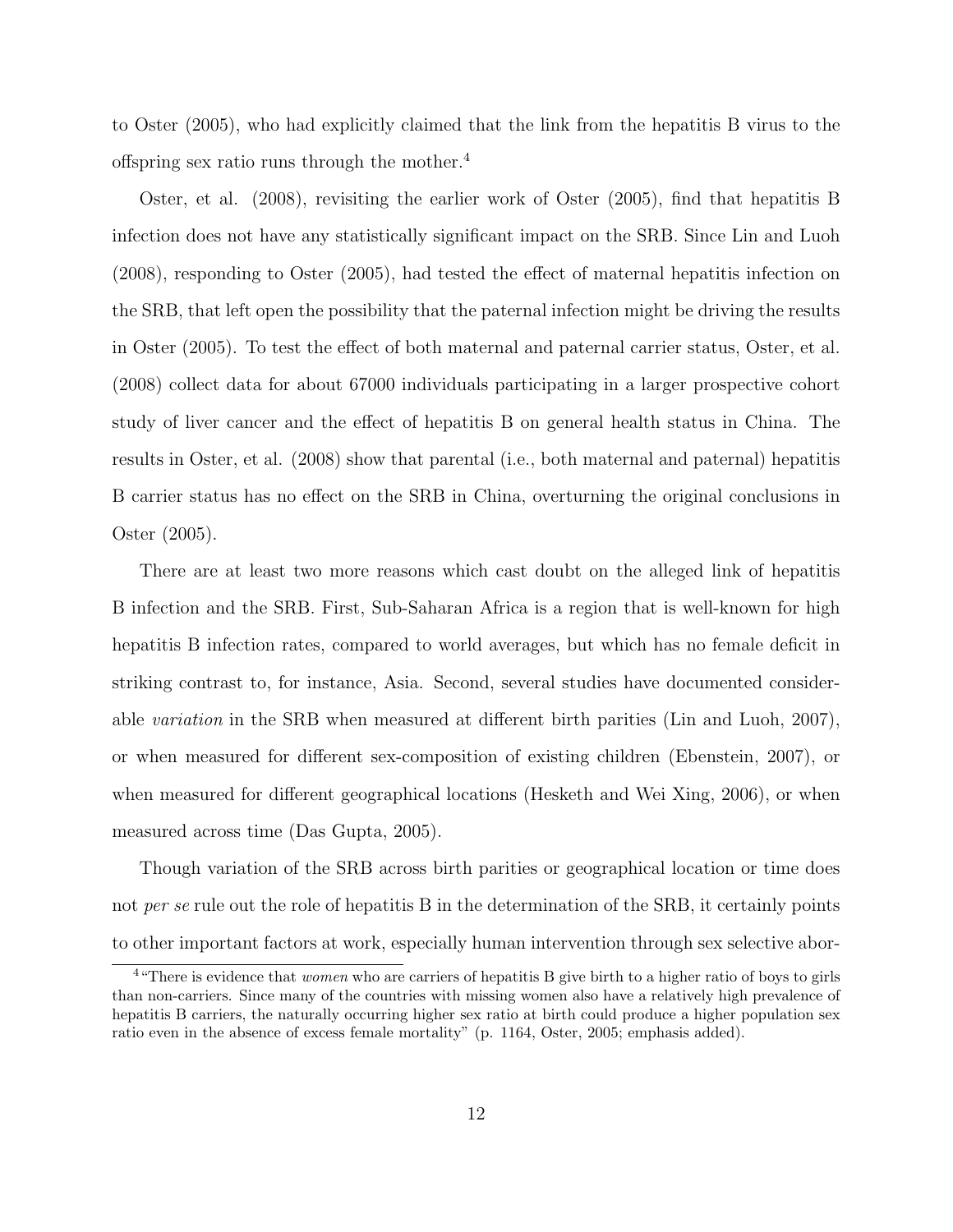tion and/or female infanticide. Responding to Das Gupta's (2005) critique that the hepatitis B explanation for missing women cannot be valid for China because sex ratios change over time and across families, Oster (2006) correctly distinguishes the marginal from the average effect. While variation in the SRB indicates marginal effects of human intervention, Oster's (2005) argument was about the average effect of hepatitis B on the SRB. Hence, evidence of variation in the SRB does not constitute a valid critique of Oster's (2005) position, a point that is addressed by the empirical strategy proposed in this paper.

The evidence on variation in the SRB is of course well known and convincing in several cases. For instance, drawing on a strand of the demography literature, Ebenstein (2007) provides a critique of the hepatitis B explanation for missing women in China by marshaling evidence of variation in the SRB. Using Census data, he computes the SRB for different birth parities and different combinations of already-existing children.<sup>5</sup> He finds that whereas the SRB for the first birth is close to what is observed in Western Europe or Sub-Saharan Africa, the SRB increases steeply for later births. Looking at the male fraction of next birth at different birth parities gives even more striking results. At the second birth parity, he finds that the male fraction of next birth for families with one daughter is higher than for families with one son; at the third birth parity, he finds that the male fraction of next birth is highest for families with two daughters, which is lower for families with a son and a daughter and even lower for families with two sons. Since the SRB for the first birth is statistically indistinguishable from the 'normal' figure for human populations, this is evidence against the claim that hepatitis B affects the SRB in China; and, since there is considerable variation across parities and conditional on the sex composition of existing children, this shows that human intervention is important. Ebenstein (2007), therefore, concludes that it is human intervention in the form of sex-selective abortion, rather than biological factors like hepatitis

<sup>5</sup>Demographers interested in studying the effects of son preference have typically looked at variations in the SRB over birth parities, over the sex composition of existing children, over geographical location, etc. For a recent study on similar issues see Hesketh and Wei Xing, 2006 and the references therein.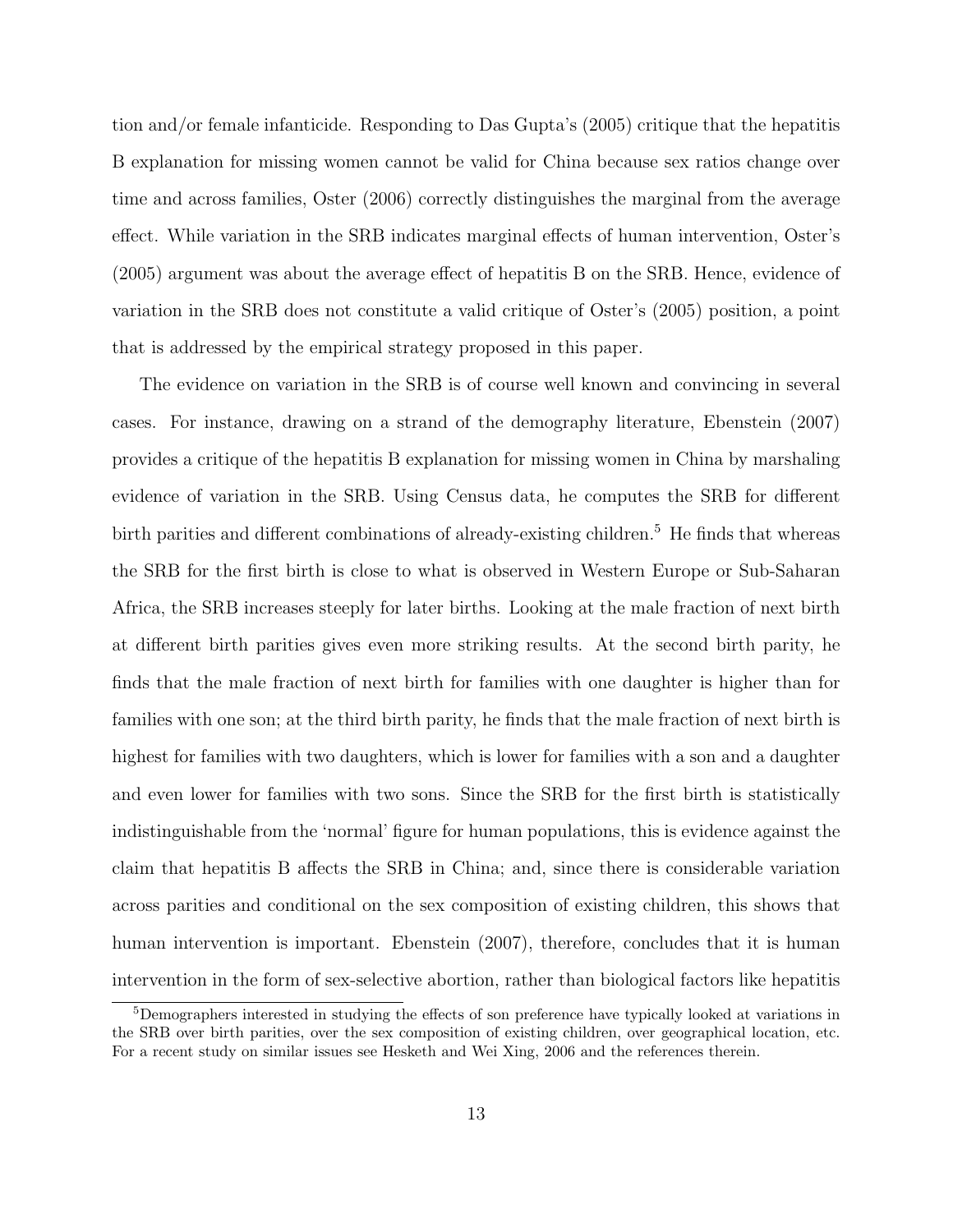B, that seem to be more important in China.

This paper extends the critical analysis of the possible link between hepatitis B and the SRB to the case of India using a novel empirical strategy. Using data from three rounds of the NFHS, I address two related questions: (a) whether there is evidence of gender-biased human intervention, and (b) whether hepatitis B infection rates have any significant impact on the SRB.

## 3 The Empirical Strategy

The argument in this paper proceeds in two steps. In the first step, the presence of sexselective abortion (or female infanticide) is established by presenting evidence of statistically significant variation of probabilities of male birth across birth parities. In the second step, the effect of hepatitis B on the SRB is studied with the use of a novel proxy for hepatitis B: tribal status. Taken together, the two steps of the argument lead to the conclusion that human intervention rather than biological factors explain the movement in the SRB in India.

My basic empirical strategy, in both steps of the argument, is to estimate, following Basu and de Jong (2009), an empirical model of son targeting fertility behaviour, but now allowing for the presence of gender-biased human intervention which can alter the probability of male/female births across parities. I assume that couples continue childbearing until they attain their target for male children or when they hit the ceiling for the maximum number of children. The empirical model consists in deriving the joint likelihood of observing a family's completed birth sequence and maximum size (i.e., total number of children). If  $S_i$  denotes the *completed* birth sequence for the  $i<sup>th</sup>$  family where the sequence only includes children that are currently alive, while  $N_i$  denote the maximum number of children that family i would *like* to have, then the joint probability of observing a particular birth sequence,  $S_i$ ,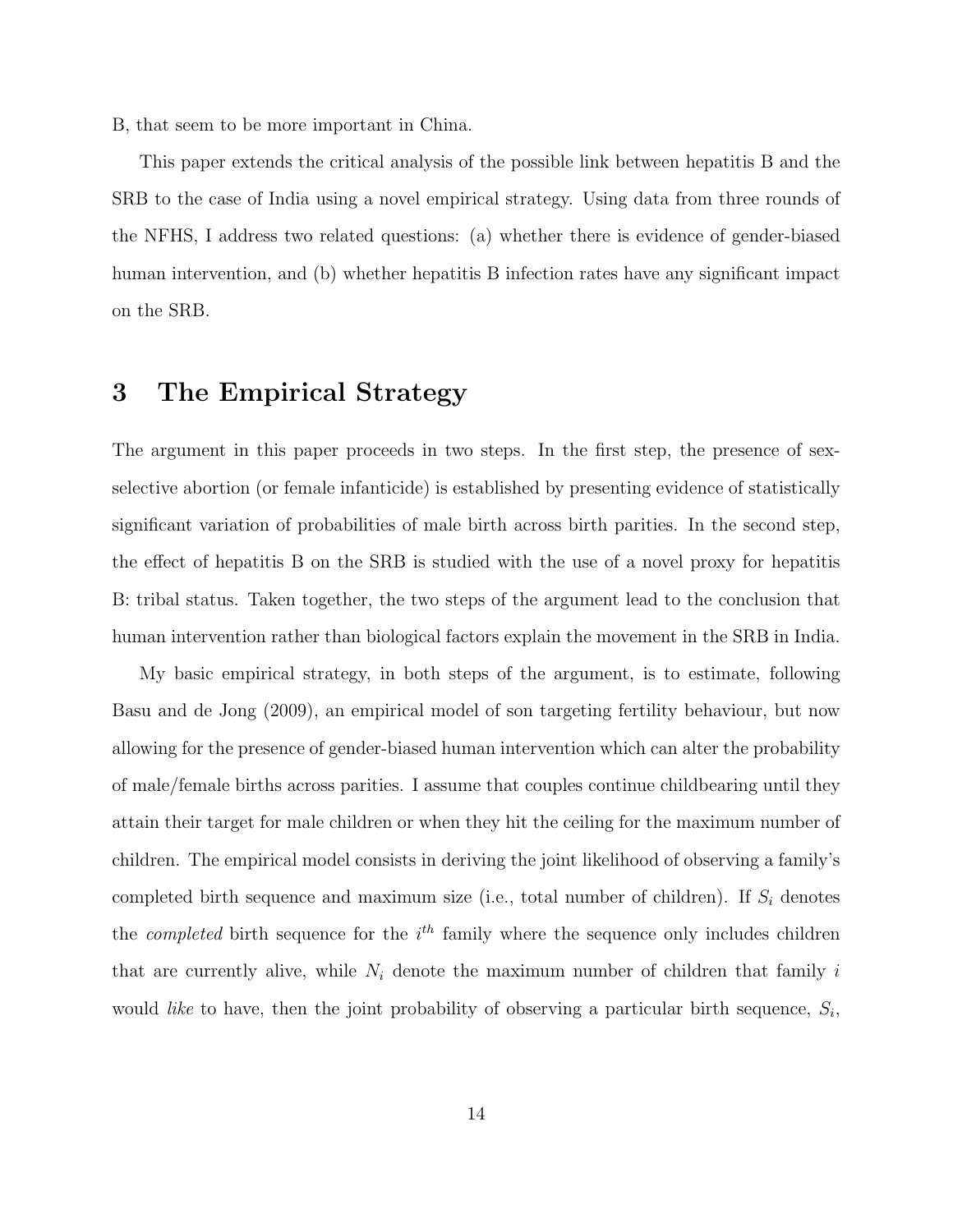and desired family size,  $N_i$ , would give us the log likelihood function as

$$
l = \ln(L) = \sum_{i=1}^{n} \ln(P(S_i, N_i)),
$$
\n(1)

where

$$
P(S_i, N_i) = P(S_i|N_i, T_i = 0) \frac{\exp(-\exp(Z_i'\gamma))[\exp(Z_i'\gamma)]^{N_i}}{N_i!} \Phi(-X_i'\beta)
$$
  
+ 
$$
\sum_{k_i=1}^{N_i-1} P(S_i|N_i, k_i, T_i = 1) P(k_i|N_i, T_i = 1)
$$
  
 
$$
\times \frac{\exp(-\exp(Z_i'\gamma + \alpha))[\exp(Z_i'\gamma + \alpha)]^{N_i}}{N_i!} [1 - \Phi(-X_i'\beta)]
$$
 (2)

and n is the number of families in the sample.<sup>6</sup> Maximizing this function over the parameter space gives me estimates of the relevant parameters, which includes the probabilities of male birth at different birth parities.

For the first step of the argument, I allow for gender-biased human intervention by letting the probability of male birth birth vary across birth parities and treating these as exogenous parameters in the model. The null hypothesis of the equality of these estimated probabilities is then tested through a LR test to infer the presence or absence of human intervention. It is understood that a large value of the LR statistic implies rejection of the null hypothesis and thus provides evidence for the presence of human intervention.

In the second step of the argument, I test if hepatitis B infection rates have any effect on the probability of male birth. To do so I endogenize the probability of male birth while forcing it to be equal across birth parities. Restricting the probability of male birth to be equal across birth parities follows from the understanding that biological factors like hepatitis B carrier status cannot lead to variation in the SRB across parities. Since, in this step of the argument, I am interested in studying the possible effect of hepatitis B infection on the

<sup>6</sup>For details of the derivation of the log likelihood function see the Appendix.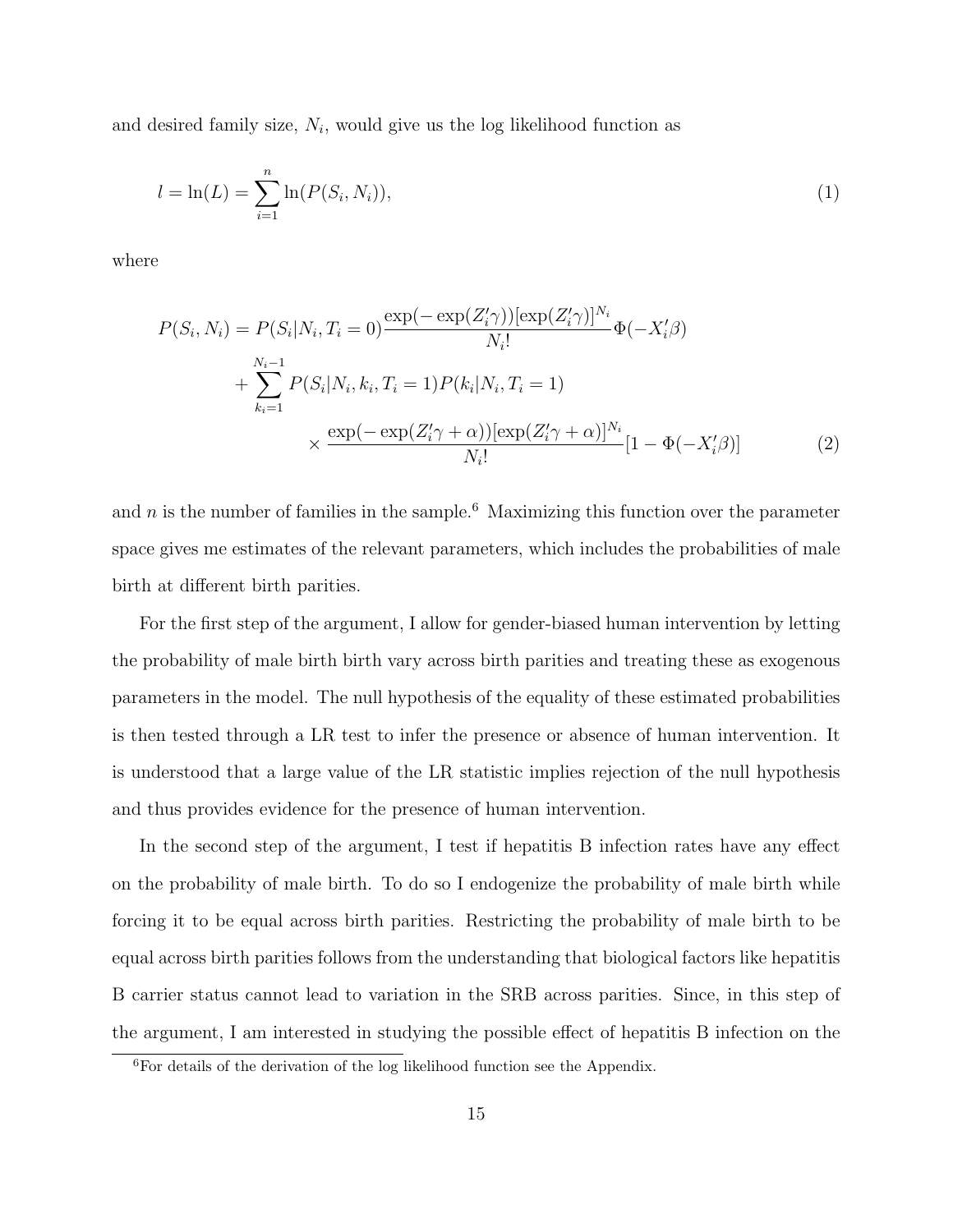SRB, it is legitimate to force the probabilities of male birth to be equal across parities.<sup>7</sup> The crucial variable determining the probability of male birth is, of course, tribal status (which acts as a proxy for the prevalence of hepatitis B); other covariates like age, income, education, geographical location are included as additional controls. A statistically insignificant value of the coefficient on tribal status is interpreted as evidence against the claim that hepatitis B affects the SRB.

## 4 Evidence of Sex-Selective Abortion

In this section I present results of estimating the probabilities of male births across birth parities with three waves of NFHS data from India: 1992, 1998 and 2005. There are several things to note about how the NFHS data is used for estimating the empirical model in this paper. First, I restrict myself to children who were alive at the time of the interviews; this is motivated by the observation that son targeting behaviour responds to the sex composition of existing children and not to all children ever born. Second, from all the respondents in the data, I pick up families which can be reasonably assumed to have completed their fertility history.<sup>8</sup> Since my empirical model jointly estimates decision making relating to son targeting and sex selection, I need to restrict the sample to the cohort of families with completed birth histories. Third, I do not take account of the fact that some of the births might be accidental.<sup>9</sup> Fourth, for families which have an actual number of children greater

<sup>7</sup>One could, in principle, endogenize the probability of male birth and allow it to vary across birth parities. This would, of course, increase the computational burden substantially. One way to avoid the additional computational burden would be to adopt a two step estimation procedure. The first step would be a probit regression for each birth parity and the second step would use estimated probabilities in the maximum likelihood estimation and correct standard errors for the two step procedure.

<sup>&</sup>lt;sup>8</sup>Respondents are asked about their "fertility preferences" and future plans about childbearing through the following question: would you like to have another child or would your prefer not to have any more children? I interpret responses of "no more", "sterilized" and "declared infecund" as indicating completion of the childbearing process.

<sup>9</sup>For instance, a family which has stopped after a boy and a girl (in that order) might have been targeting one boy and have had the second child accidentally. If this family reports a desired maximum of 2, in my model, this family would come out as a non-targeter whereas in fact it was targeting. Given the fact that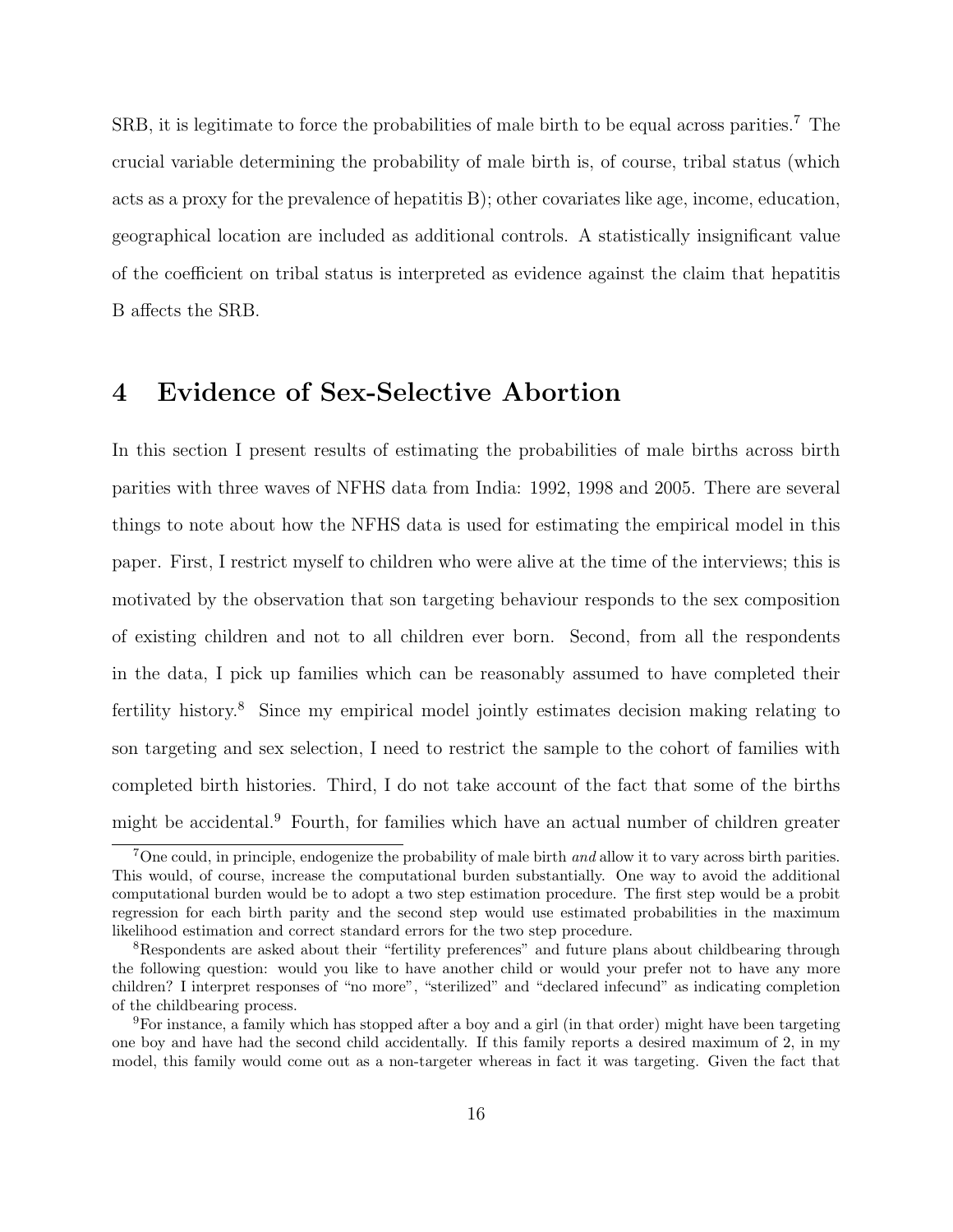than what they report as their 'desired maximum', I recode their desired maximum as the actual number of children alive.

One possible shortcoming of my approach should be noted immediately. In the NFHS questionnaire, there are questions both about the desired number of sons and the desired total number of children. While it is true that answers to both these questions are possibly unreliable or untrue, I need to assume that at least one of these is true. In writing the likelihood, I assume that the desired total number of children is observed (or truly revealed) whereas the desired number of sons is either not observed or not truly revealed.<sup>10</sup> This is motivated by the understanding that information on (desired) total number of children might be more reliable than information on the desired son target because couples might be less willing to reveal their true son preference which is considered to be more sensitive information.

In presenting the results below I focus on two aspects. First, I present estimates of the probability of male birth at different birth parities;<sup>11</sup> these estimates emerge from estimating the unrestricted model, i.e., the model that allows the probabilities to vary across birth parities. Second, I test the null hypothesis that all these estimated probabilities are equal. To do so, I re-estimate the model under the null (the restricted model) i.e., the model with the restriction that the probability of male birth is the same at all birth parities; then I use the likelihood ratio (LR) statistic to test the null of equality of birth probabilities.

This argument would lose some of its force if there were biological factors which led to variation in the probabilities of male births across birth parities. Demographers and

contraception use has been rapidly increasing in India though, the proportion of accidental births can be expected to fall over time and thus not affect the results significantly.

 $10$ In the NFHS questionnaire, information about the desired maximum number of children is elicited by two consecutive questions. All ever-married women who had any living children were asked: "If you could go back to the time you did not have any children and could choose exactly the number of children to have in your whole life, how many would that be?" To those who did not have any living children were asked: "If you could choose exactly the number of children to have in your whole life, how many would that be?"

 $11$ For the estimation I consider the first through sixth birth parities. R code for estimation is available from the author upon request.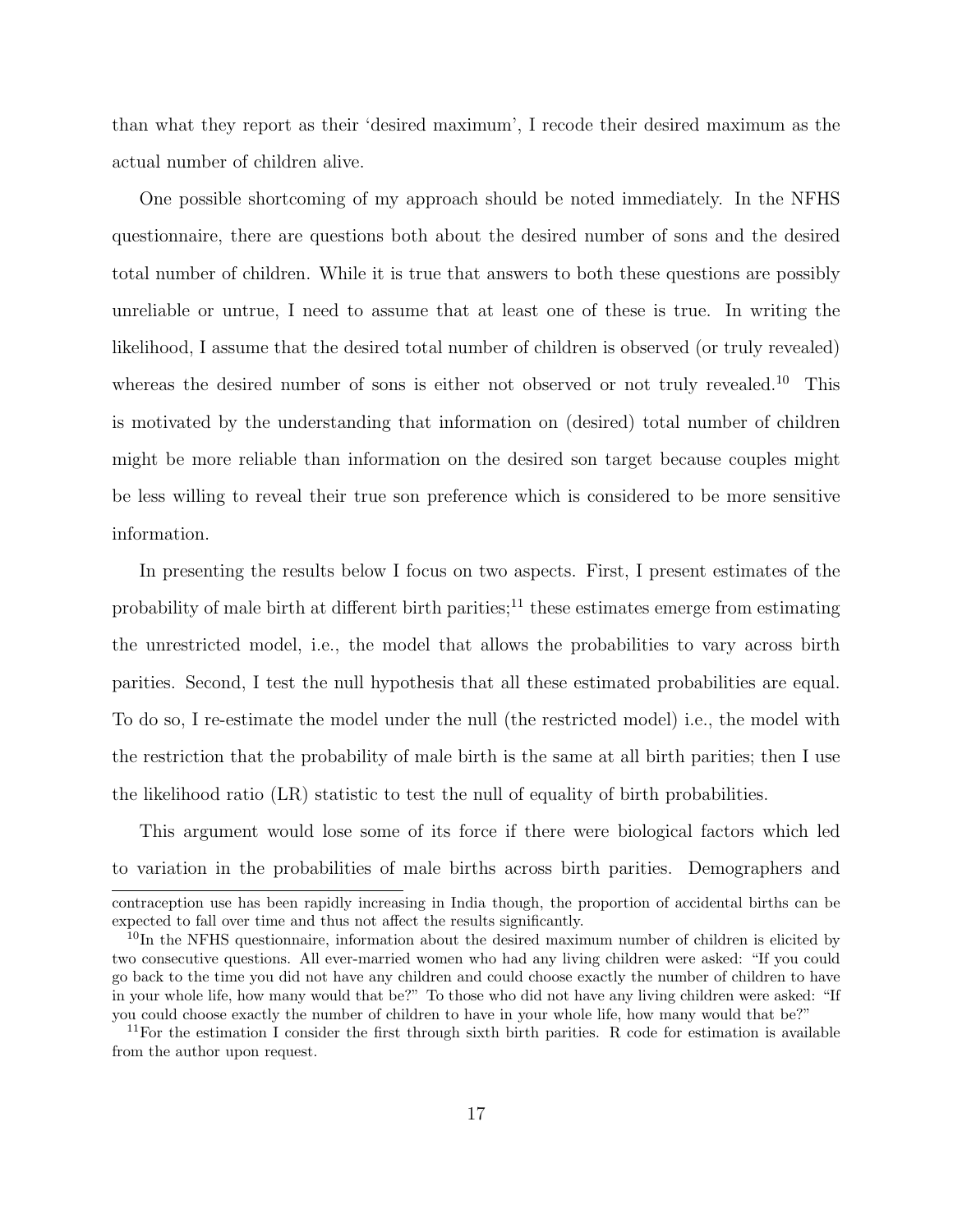population biologists have analyzed various biological, environmental and social factors as possible determinants of the sex ratio at birth (SRB) in human populations. Though birth order (or parity) has figured in many such studies as a possible determinant of the SRB, the current consensus seems to be that birth order does not have any biological impact on the SRB (Ulizzi and Zonta, 1995; Hesketh and Xing, 2006).

Estimation results about the probabilities of male birth are presented in Table 1, Table 2 and Table 3 for years 1992, 1998 and 2005 respectively; Figure 1 visually summarizes the information in these tables about the probabilities of male birth across birth parities. The first thing to notice about the estimated probabilities for all the three time periods is that they are all significantly higher than the 'normal' figure of  $0.514$ ;<sup>12</sup> this suggests that either sex-selective abortion or hepatitis B or both are in operation in India right from the first birth parity.

This finding is important because it is different from Ebenstein's (2007) result about China to the effect that the SRB for the first birth is statistically indistinguishable from the 'normal' value of 0.514. The high values of the estimated probabilities for the first birth parity in the case of India, therefore, rules out using Ebenstein's (2007) argument for finding evidence of human intervention; since the estimated probability of male birth is statistically significantly greater than the 'normal' value of 0.514 at all parities, we cannot rule out the effect of hepatitis B at this stage of the argument. Note also that my finding is in line with the data about India reported in Jha, et al. (2006). That study used data for about 1.1 million births reported in the Special Fertility and Mortality Survey of February 1998. The data provided in Table 1 in Jha, et al. (2006) show that the fraction of male births at the first birth parity was 0.54383, at the second parity was 0.5316 and at the third parity was 0.5348; thus all the figures, including the one for the first birth, are significantly greater than the 'normal' value of 0.514, exactly in tune with the results in this paper. Note, in passing,

 $^{12}\mathrm{The}$  t-statistics in the tables arise from the test of the probabilities being equal to 0.514.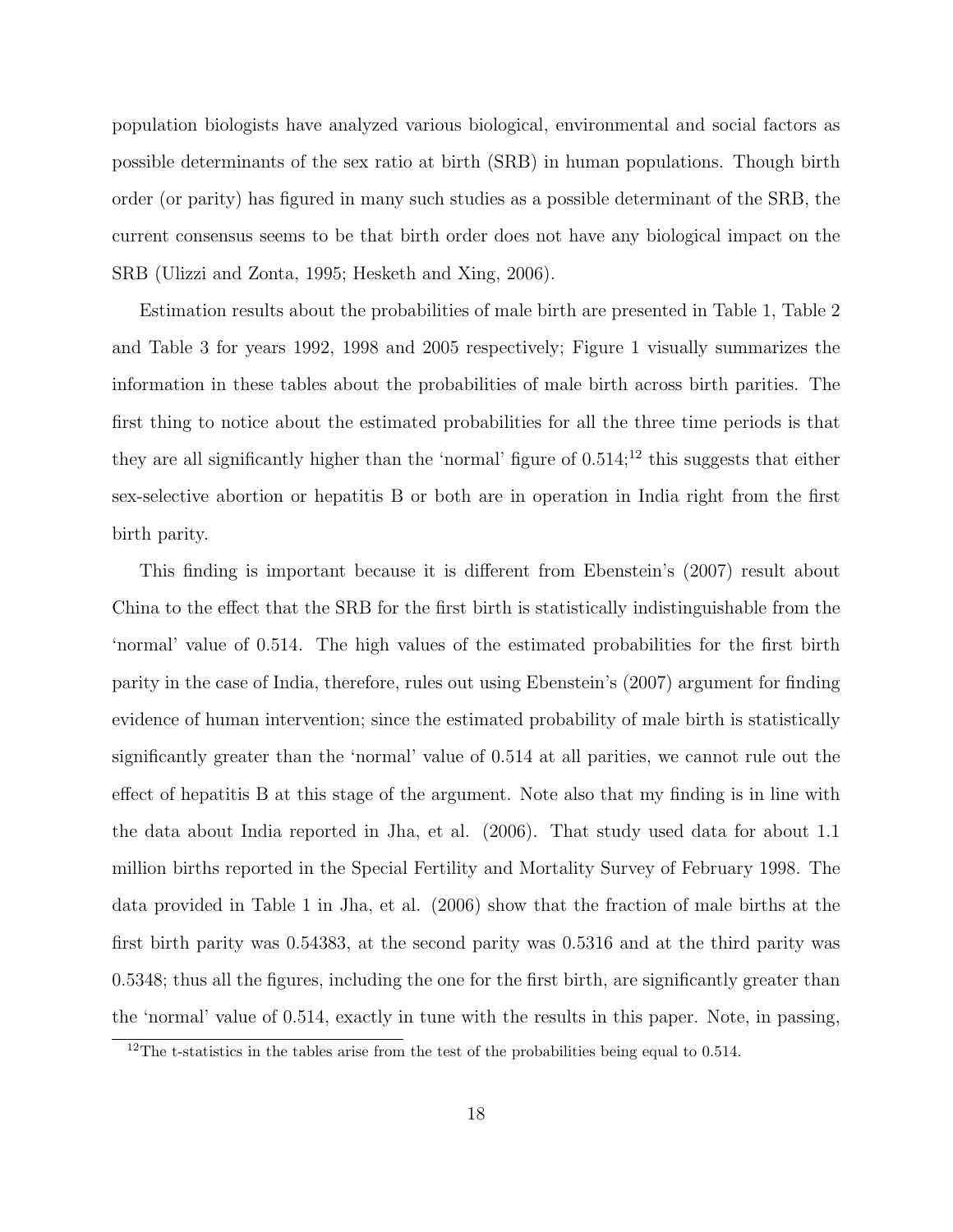that a probability of male birth of around 0.53 implies about 113 boys for every 100 girls; since the normal ratio is roughly 105 boys for every 100 boys, this implies about 8 missing girls for every 100 boys, an extremely high value even by contemporary standards. For a country like India, this would translate to about 80 million missing women.



Figure 1: Probabilities of Male Birth

The second thing to notice is that the LR statistic, which is distributed as a  $\chi^2$  random variable with 5 degrees of freedom, is significantly greater than zero for all years. Recall that the LR statistic relates to the test of the null hypothesis that the probability of male birth is equal across parities; the fact that the LR statistic is large for each of the three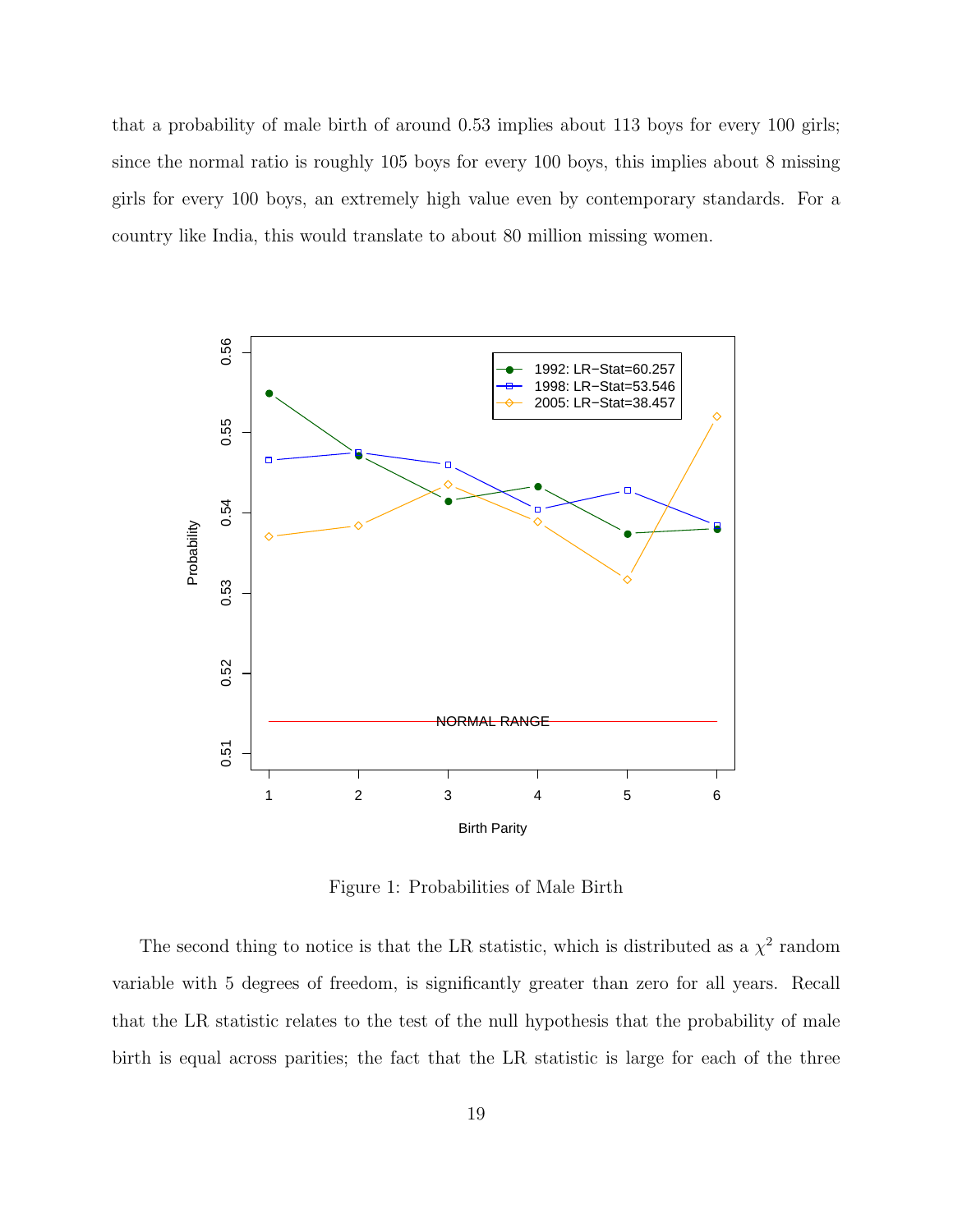years suggest that the null can be rejected in each of the three years with high degrees of confidence. Thus, evidence of human intervention through sex-selective abortion or neonatal infanticide is strong for all years.

Probabilities of male birth for different birth parities have been plotted for all the three time periods in Figure 1. The fact that these probabilities vary considerably across birth parities strikes one immediately. This is more or less what one would expect to find given the presence of son preference and gender-biased human intervention. As pointed out earlier, there is no reason to expect any monotonic pattern in the probabilities of male birth across parities; the only thing one can reasonably expect to find is significant variation across parities.

Though more research is needed into this issue, my current hypothesis for explaining the shape of the probability plots in Figure 1 is that there has been a gradual change in the behaviour of the population: couples seem to have gradually shifted away from the practice of female infanticide and towards sex selective abortion. Several facts point in this direction.

First, ultra-sound technology for the determination of the sex of the fetus became widely available in India only from the late 1980s. Most of the women who had been surveyed during the 1992 Demographic and Health Survey (DHS) must have finished childbearing before the sex selection technology became readily available. Now, a case of female infanticide would always mean that that birth would go unreported, thereby increasing the fraction of reported male birth. Thus, high probabilities of male births (for 1992) would tend to suggest that female infanticide was probably being widely practiced because technologies for sex selective abortion were still not easily available.

Second, the shape of the probability plot for 1992, which has a downward trend, might also provide some information in this regard. It seems that sex-selective abortion and neonatal infanticide entail very different psychological costs for the couple, especially for the mother. Whereas abortion in the early stages of pregnancy might be stressful, neonatal infanticide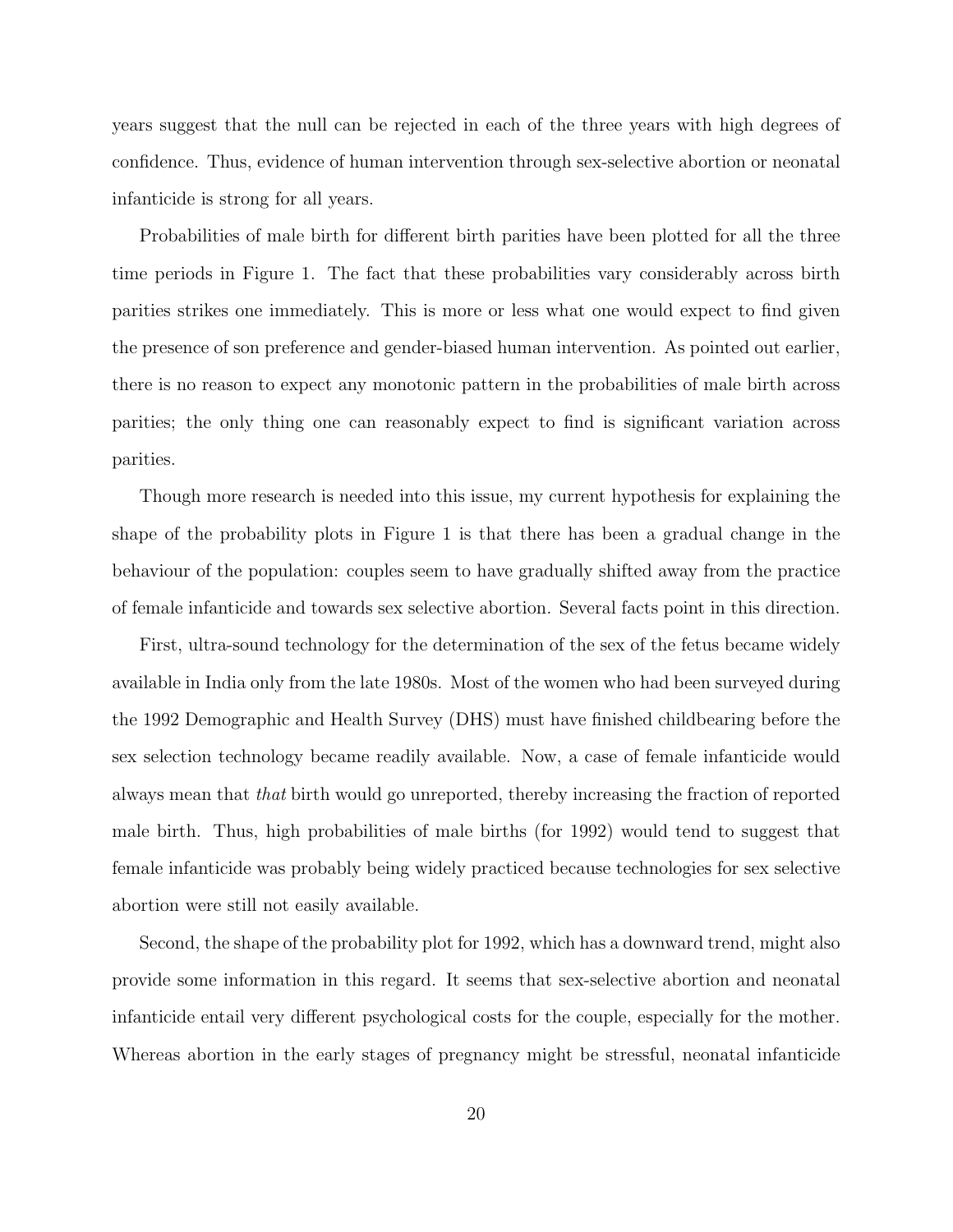is considerably more so. The psychological cost of neonatal infanticide, moreover, might increase sharply with the presence of children in the family. The downward trend in the birth probabilities (for 1992) might then be explained by the fact that the existence of children reduces the probability of parents accepting neonatal infanticide as a feasible option.

Third, the fact that the shape of the probability plots change from 1992 to 1998 to 2005 suggests that the there is some change in the underlying behaviour of couples. The shape for 2005, where the probabilities increase steeply in the initial parities, is more or less in line with what one would expect when sex selection technologies are widely available.

## 5 Does Biology Have a Role to Play?

The fact that the estimated probabilities of male birth vary significantly across birth parities provides strong evidence of human intervention in the form of sex-selective abortion and possibly also neonatal infanticide. But this, by itself, does not rule out a role for biology. As seen in Figure 1, all points on the probability plot are significantly greater than 0.514. Hence it is conceivable that both biology and human intervention have a role to play.

Since NFHS data does not provide any information about hepatitis B, I need to look elsewhere for information on hepatitis B. A suitable proxy for hepatitis B is suggested by the epidemiological literature on the prevalence of hepatitis B in India. Murhekar and Zopdey (2005) summarize a substantial body of epidemiological research into the incidence of hepatitis B among tribal populations in India<sup>13</sup>. Bringing together nine studies about 21 tribes across 8 states in India, they conclude that the prevalence of hepatitis B is significantly higher in the tribal population than the general population. They compute the average hepatitis B prevalence rate for the tribal population as 10.15% whereas the corresponding

<sup>&</sup>lt;sup>13</sup>The indigenous population of India are said to belong to Scheduled Tribes; they constitute about 10 percent of the population, are geographically isolated and sometimes live in semi-egalitarian communities. Juridically, Article 342 of the Indian Constitution prescribes procedures to be followed in the matter of specification of Scheduled Tribes.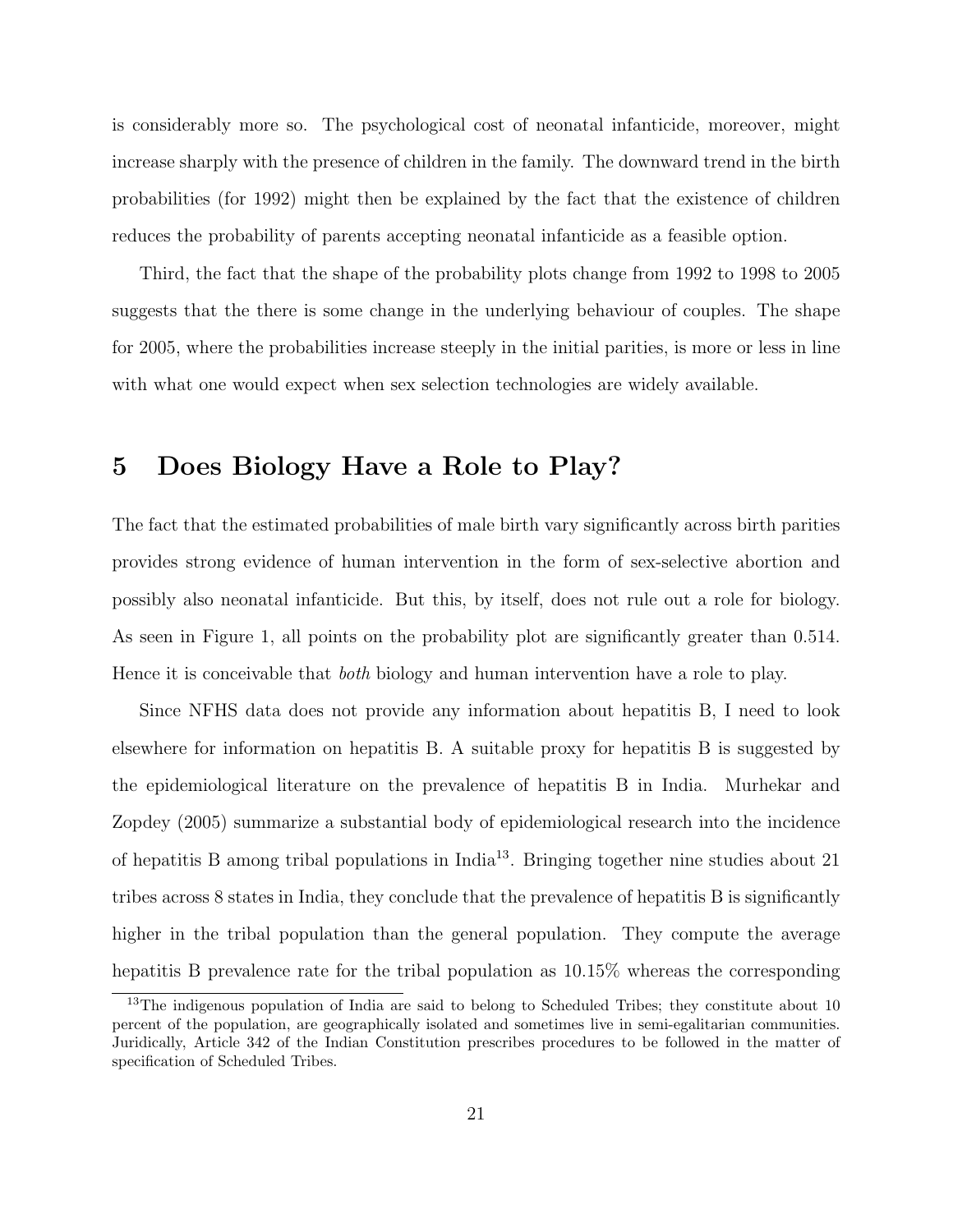prevalence rate for the whole population in India is about  $3\%$ <sup>14</sup> I use this observation to construct a proxy for the prevalence of hepatitis B by constructing a dummy variable for whether the respondent is a tribal or not; I use this dummy to capture the possible effect of hepatitis B on the probability of male birth. Note that this empirical strategy is valid irrespective of whether hepatitis B infection affects the sex ratio through maternal or paternal infection.

I return to my full empirical model of son targeting fertility behaviour and re-estimate the model by endogenizing the probability of male birth, allowing tribal status to be one of its determinants; for this exercise I restrict myself to families with completed fertility histories, using data for the years 1992, 1998 and 2005. I restrict myself to families with completed birth histories because my empirical model of son targeting fertility behavior applies only to families which have completed their childbearing process; the likelihood function underlying my empirical model does not apply to families still within the fertility cycle.

#### 5.1 Results from MLE of the Full Model

To incorporate the effect of hepatitis B on the probability of a male birth I add an equation to the empirical model of the male-preferring stopping rule in (1). This additional equation determines the probability of male birth for family i as a function of covariates, the most crucial among them being the tribal status dummy, which captures the possible effect of hepatitis B carrier status on the SRB. As additional controls, I use standard covariates: age of the mother, years of formal education of the mother, a dummy variable on whether the mother works outside the household for a wage, a dummy variable on whether the household resides in a rural area, two income dummies $15$ , a dummy on whether the family belongs

 $14$ See http://www.natap.org/2005/HBV/101305\_02.htm

<sup>&</sup>lt;sup>15</sup>Since there are no income variables in DHS, I constructed income/class dummies in the following manner: a respondent is designated rich if she owns a car/truck and has electricity connection in her house; a respondent is designated middle if she has electricity in her house but does not own a car/truck; and a respondent is designated poor if she neither owns a car/truck nor has an electricity connection to her house.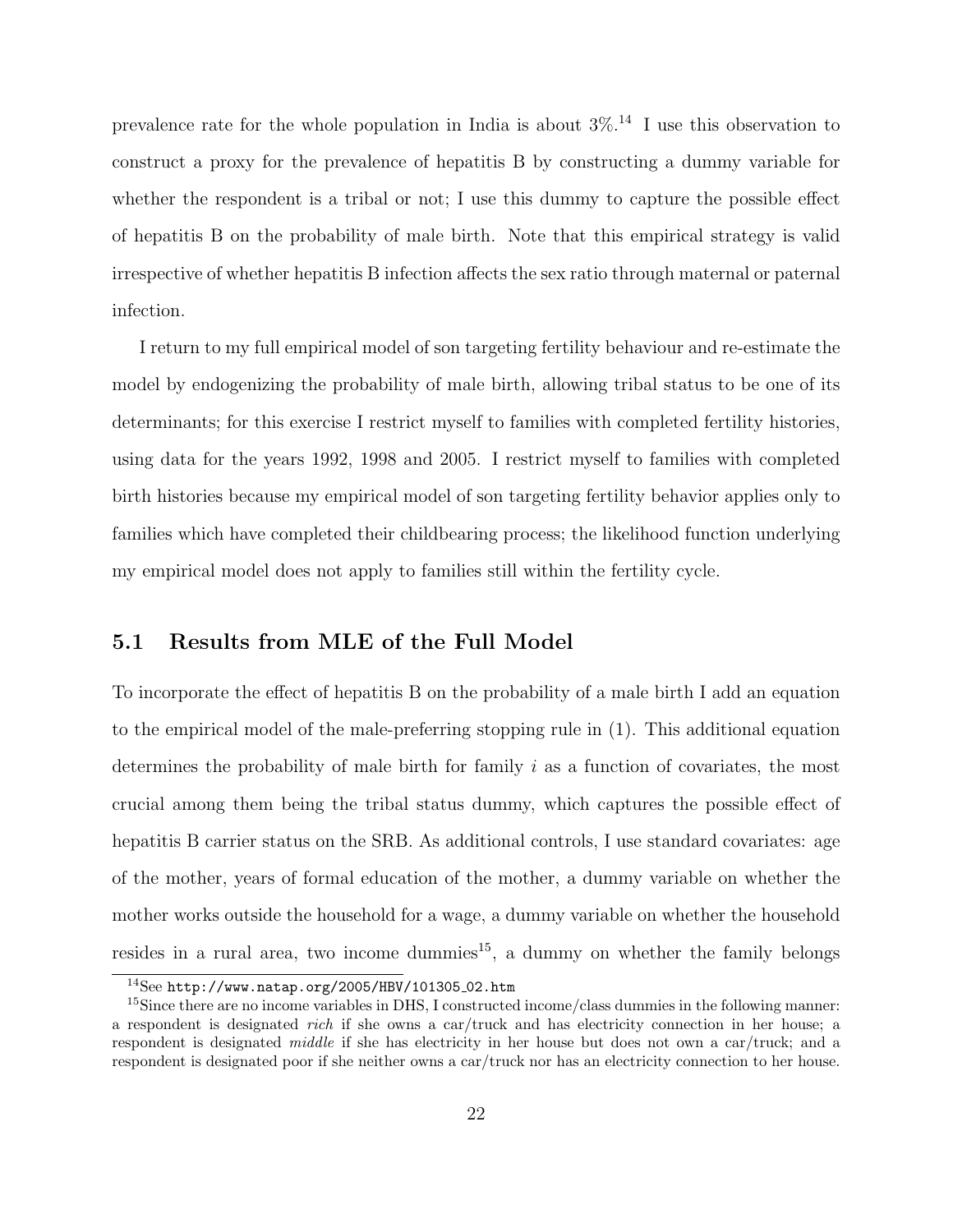to the largest religious community (Hindu), a dummy on whether the household is a joint family. Thus, the equation determining probability of male birth for family  $i$  is:

$$
p_i = \Phi(w_i' \delta) \tag{3}
$$

where  $w_i$  are the covariates determining the probability of male birth,  $\delta$  is the vector of corresponding parameters and  $\Phi()$  denotes the standard normal distribution function.

Results of the estimation for 1992, 1998 and 2005 are presented in Table 4, Table 5 and Table 6 respectively. Note that the coefficient on tribal status is statistically insignificantly in 1992 and 2005, and is significantly negative in 1998. This demonstrates either that the prevalence of hepatitis B does not have any significant impact on the SRB or that it has a negative impact in India.<sup>16</sup> In either case the positive association between prevalence of hepatitis B and the SRB, whereby hepatitis B infection rates is supposed to increase the SRB, is not observed in the data for India. In Figure 2, Figure 3 and Figure 4, I present the distribution of the estimated probability of male birth for families in the sample. The median of the distribution is shifted far to the right of the 'normal' value of 0.514 for all the three years, giving indication of massive gender-biased human intervention over the last few decades.

### 6 Conclusion

The problem of missing women in parts of Asia and North Africa, whereby social inequalities and discrimination outweigh women's natural survival advantage and give rise to a large deficit of women in the population, has been highlighted by Sen (1990, 1992, 2003), among others. Oster (2005) challenged the thrust of Sen's argument by proposing a biological

 $16A$  significantly negative value of the parameter on the proxy for hepatitis B suggest that, contrary to Oster's (2005) contention, the prevalence of hepatitis B in India increases the probability of a female birth.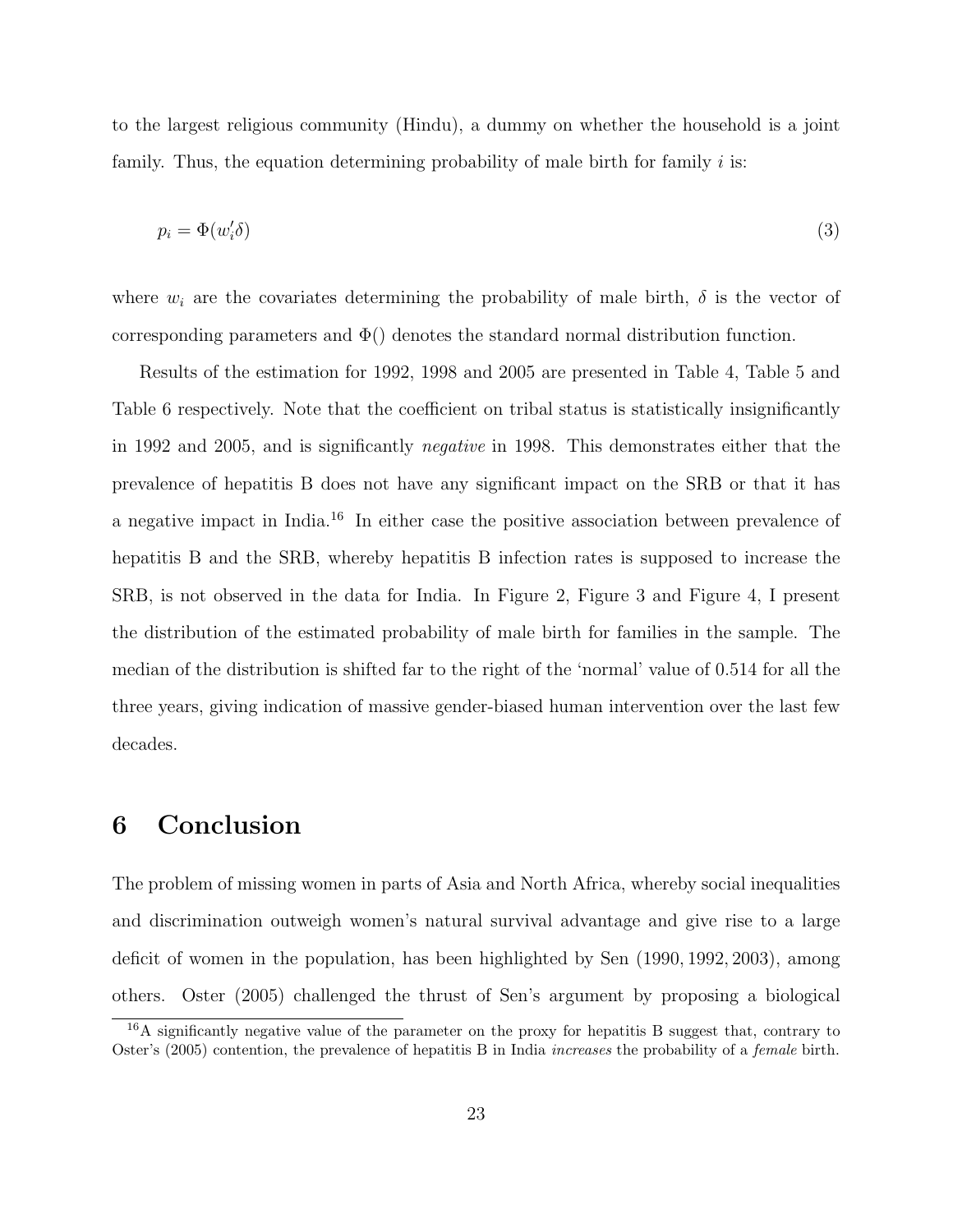mechanism to explain at least part of the missing women problem. She suggested that the prevalence of hepatitis B in a population skews the SRB in favour of male offspring and could thus explain part of the female deficit in the adult population.

There is of course a different mechanism which can also affect the SRB: human intervention in the form of sex-selective abortion and/or neonatal infanticide. A cultural milieu marked by strong son preference has combined with the gradual spread of ultra-sound technology in India over the last two decades to markedly increase the prevalence and acceptance of sex-selective abortion.<sup>17</sup> Hence, there are two competing hypotheses about the increasing SRB in India over the last two decades: biology and sex-selective abortion.

In this paper I empirically test for these alternative hypotheses in two steps. In the first step I estimate a simple model of son targeting fertility behaviour and find that the probability of male birth varies significantly across birth parities; I interpret this as evidence of human intervention in the form of sex-selective abortion (or neonatal infanticide) since prevalence of hepatitis B by itself cannot account for such variation across birth parities. In the second step, I use a novel proxy for the prevalence of hepatitis B - membership in a scheduled tribe - to directly estimate the effect of hepatitis B on the probability of male birth. I find no statistically significant effect for 1992 and 2005, and a negative impact for 1998. Based on these two steps I conclude that biological factors, like the prevalence of hepatitis B, have no effect on the SRB in India; rather, it is direct human intervention in the form of sex-selective abortion which is more important.

## Appendix

To derive the log likelihood function for the empirical model, I follow Basu and de Jong (2009). I will use the following notation: let  $S_i$  denote the *completed* birth sequence for

 $17$ For recent reporting on this issue, see the detailed coverage provided in BBC at the following website: http://news.bbc.co.uk/2/hi/south asia/4592890.stm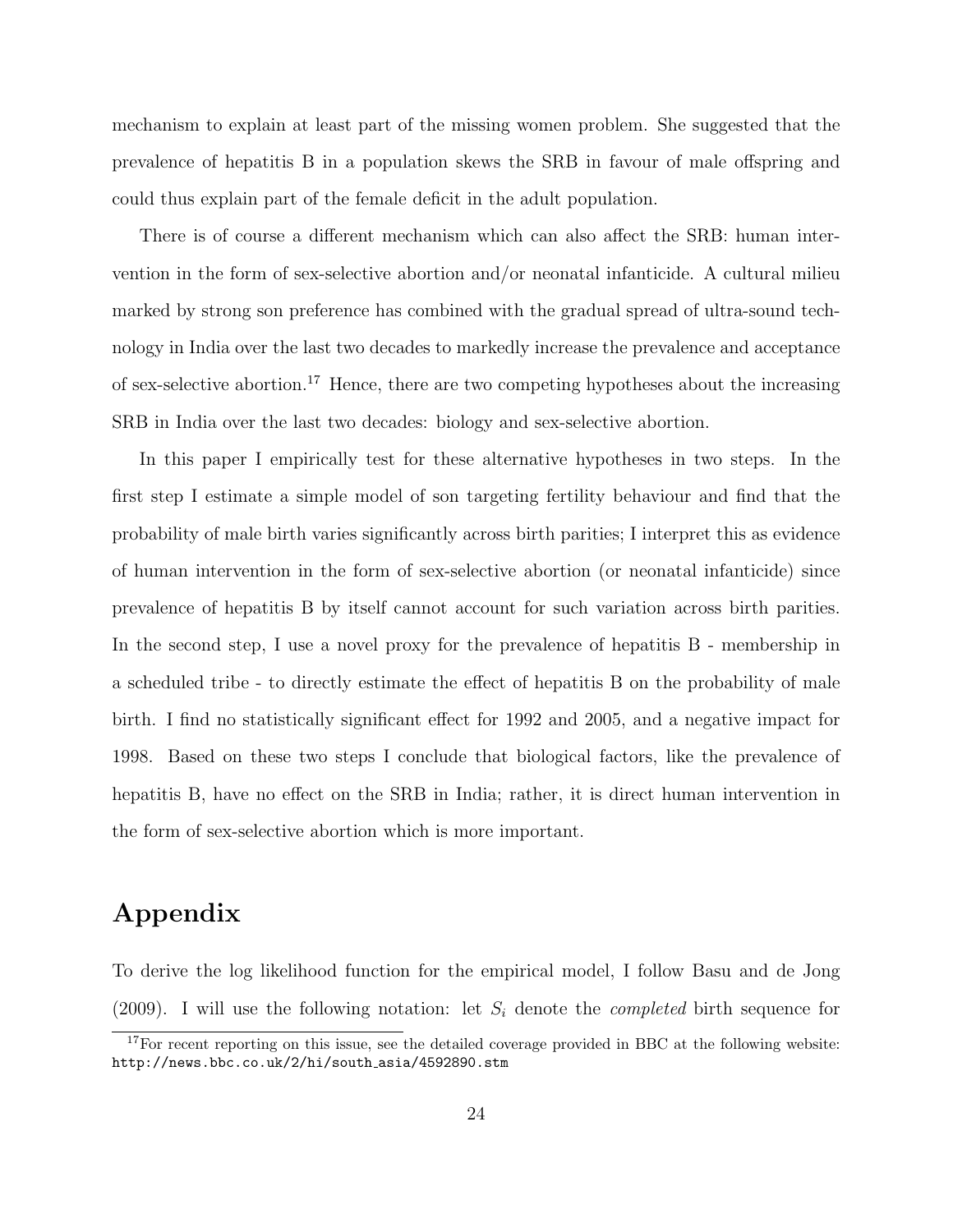the  $i<sup>th</sup>$  family, with only living children being included in the completed birth sequence; for instance, if  $S_i$  was BBG (where B stands for boy and G for girl), then it would mean that this family has three children currently alive, the eldest being a boy, the next one a boy and the youngest a girl. Let  $N_i$  denote the maximum number of children that family i would *like* to have; let  $k_i$  denote the 'target' number of boys for family i. To estimate the probabilities of male births at different birth parities jointly with the effect of covariates on targeting and fertility behaviour, I will calculate the joint likelihood of observing a given birth sequence  $(S_i)$  and desired maximum number of children  $(N_i)$ , parametrize the joint probability appropriately and then maximize it over the parameter space; in other words, I will compute a parametric expression for  $P(S_i, N_i)$  where  $P(.)$  denotes probability.

To proceed, let  $T_i$  be a dichotomous *unobservable* variable which indicates whether family i targets sons or not.  $T_i = 0$  means that the family does not target; and  $T_i = 1$  implies that family *i* is a son targeter. Finally, let  $T_i$  be determined by a vector of covariates,  $X_i$ , in the following manner:

$$
T_i = \begin{cases} 0 & \text{if } X_i' \beta + \varepsilon_i \le 0 \\ 1 & \text{if } X_i' \beta + \varepsilon_i > 0 \end{cases}
$$
 (4)

where  $X_i$  is a  $(k \times 1)$  vector of co-variates which determine whether a particular family 'targets' sons or not,  $\beta$  is a  $(k \times 1)$  vector of parameters to be estimated and  $\varepsilon_i \sim N(0, 1)$ captures the unobservable, omitted, stochastic factors that affect son targeting behaviour.

To get the joint likelihood for the observed birth sequence and maximum number of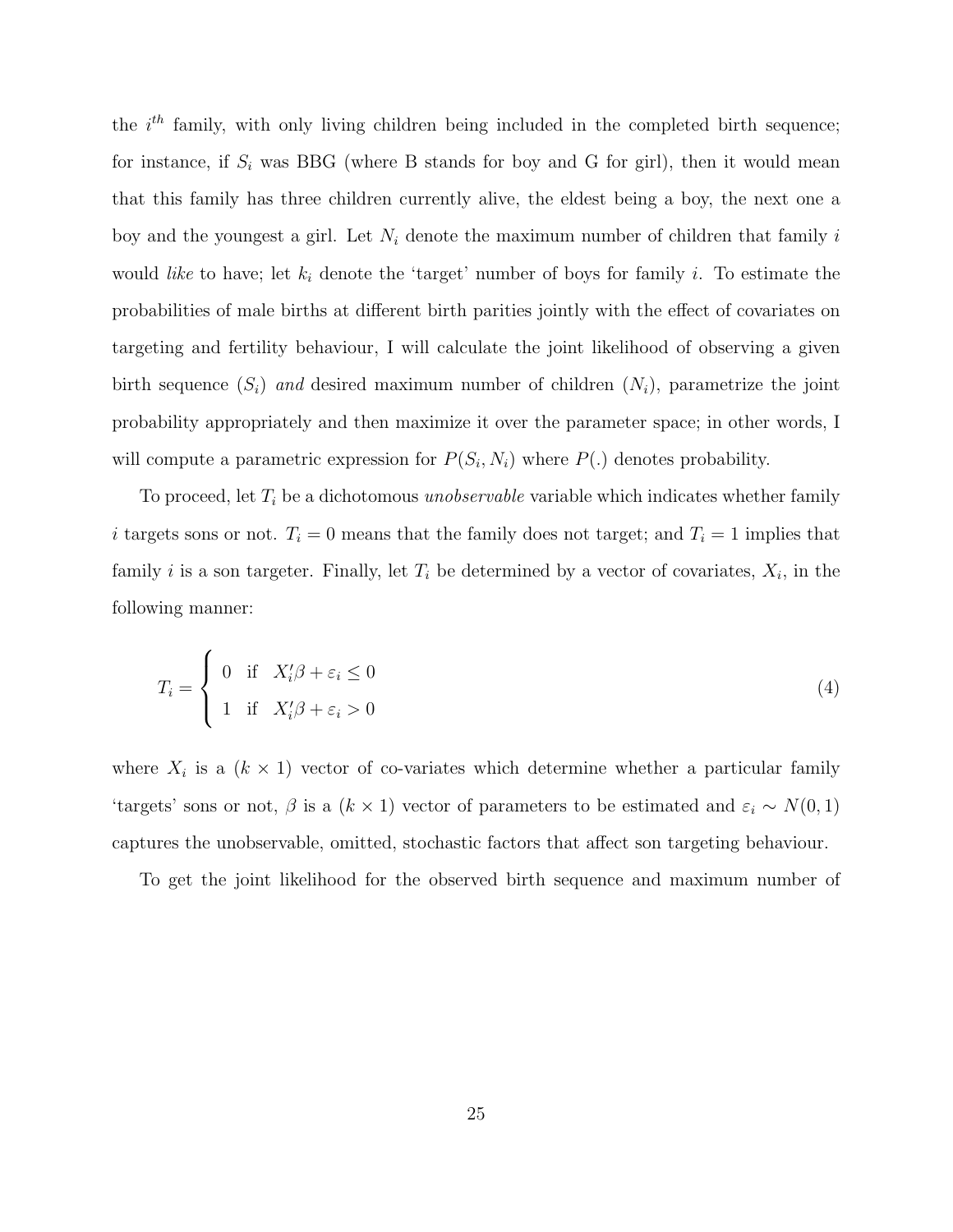children for the  $i^{th}$  family, note that

$$
P(S_i, N_i) = P(S_i, N_i | T_i = 0)P(T_i = 0) + P(S_i, N_i | T_i = 1)P(T_i = 1)
$$
  
=  $P(S_i | N_i, T_i = 0)P(N_i | T_i = 0)P(T_i = 0)$   
+  $P(S_i | N_i, T_i = 1)P(N_i | T_i = 1)P(T_i = 1)$   
=  $P(S_i | N_i, T_i = 0)P(N_i | T_i = 0) \Phi(-X_i' \beta)$   
+  $P(S_i | N_i, T_i = 1)P(N_i | T_i = 1)[1 - \Phi(-X_i' \beta)]$  (5)

where  $\Phi(.)$  denotes the standard normal cdf. Note that, because of DSB, when a family does not target sons, the effective stopping rule for childbirth becomes the maximum number of children that the family desires to have,  $N_i$ ; hence the probability of observing  $S_i$  given  $N_i$ when the family does not target sons is

$$
P(S_i|N_i, T_i = 0) = I(n(S_i) = N_i) \prod_{j=1}^{m_i} (q_j^{1-B_j}) \times (1-q_j)^{B_j}, \tag{6}
$$

where  $I(.)$  denotes the indicator function and  $n(S<sub>i</sub>)$  denotes the number of children in birth sequence  $S_i$ ,  $B_j = 0$  if the  $j<sup>th</sup>$  child is a boy and  $B_j = 1$  if the child is a girl,  $m_i$  is the number of children alive in family i, and  $q_j$  is the probability of a male birth at birth parity j (which, at this stage, I ssume to be constant for all families in the population). The indicator function in the product is meant to rule out the possibility that a family which stops childbearing before hitting the desired maximum number of children could be a non-targeter. Any family which stops childbearing before hitting the ceiling,  $N_i$ , has to be a son targeter in my model. In the special case when the probability of male birth does not change across birth parities (denoted, in this case, by q) and  $b_i$  is the number of boys in family i,  $g_i$  is the number of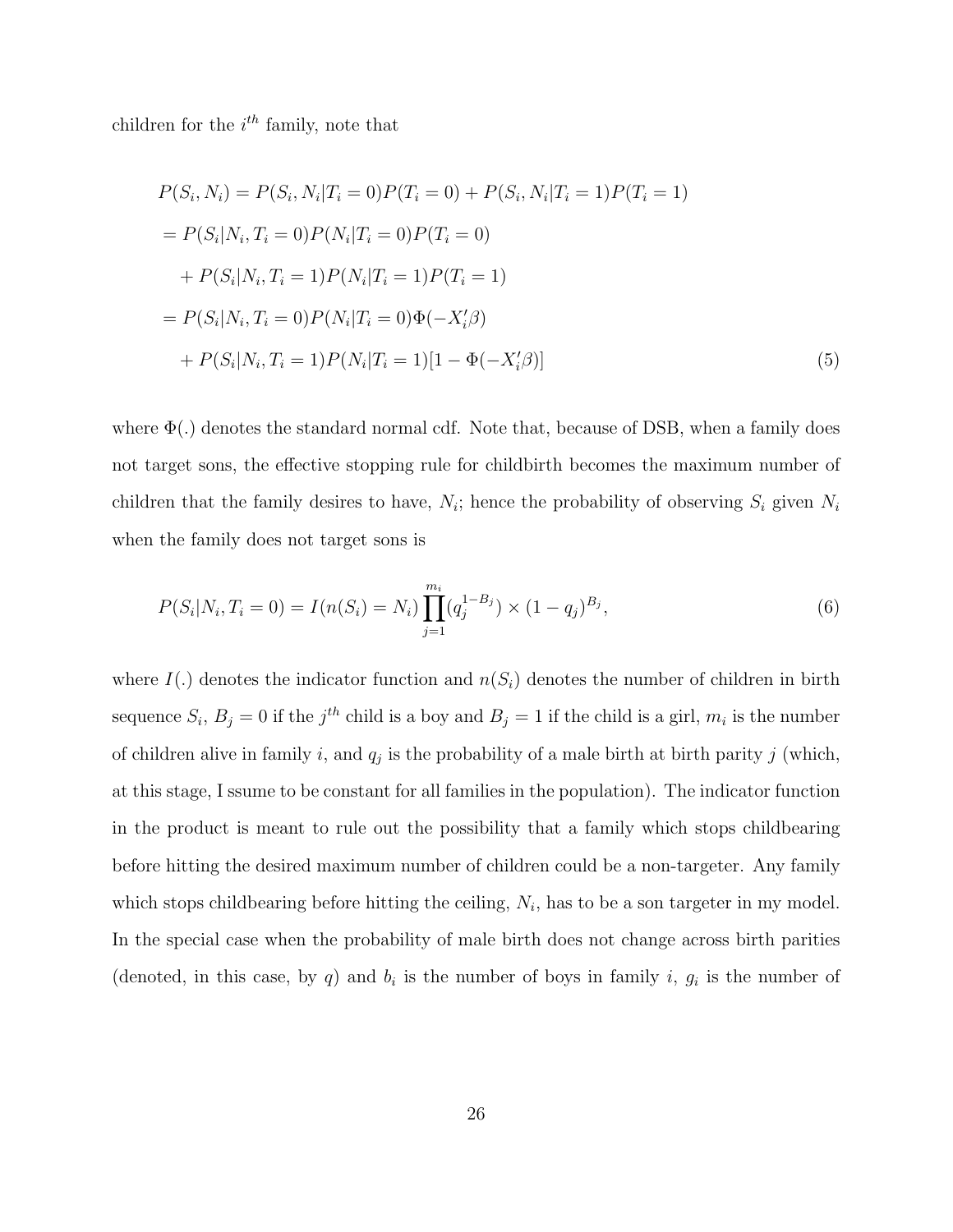girls in the same family, we will have:

$$
P(S_i|N_i, T_i = 0) = I(n(S_i) = N_i)(q^{b_i}) \times (1 - q)^{g_i}.
$$
\n(7)

This gives us the first term in (5). The second term in (5) comes from son targeters; so I need to compute  $P(S_i|N_i,T_i=1)$ . Note that when a family targets sons, it's target,  $k_i$ , can range anywhere from 1 to  $N_i - 1$ ; targeting  $k_i = N_i$  sons with a ceiling for the desired maximum number of children at  $N_i$  is equivalent to not targeting. Since I cannot observe  $k_i$  (the target number of sons for a family), I condition on  $k_i$  and then integrate it out as follows:

$$
P(S_i|N_i, T_i = 1) = \sum_{k_i=1}^{N_i-1} P(S_i|N_i, k_i, T_i = 1) P(k_i|N_i, T_i = 1)
$$
\n(8)

where  $P(S_i|N_i, k_i, T_i = 1)$  is the probability of observing a birth sequence  $S_i$  given  $N_i$ ,  $k_i$  and  $T_i = 1$  (son targeting);  $P(k_i|N_i, T_i = 1)$  is the probability of targeting  $k_i$  sons given that the desired maximum number of children is  $N_i$ . Since these targeting (conditional) probabilities cannot be observed, in my model, I treat them as parameters and estimate them jointly with other parameters. Using (8), therefore, (5) becomes:

$$
P(S_i, N_i) = P(S_i | N_i, T_i = 0) P(N_i | T_i = 0) \Phi(-X_i' \beta)
$$
  
+ 
$$
[1 - \Phi(-X_i' \beta)] \sum_{k_i=1}^{N_i-1} P(S_i | N_i, k_i, T_i = 1) P(k_i | N_i, T_i = 1) P(N_i | T_i = 1).
$$

Next, I assume that  $N_i$  conditional on  $T_i$  is distributed as a Poisson random variable with conditional mean given by  $\lambda_i$ . I try to capture two crucial facts with a Poisson distribution: first, that  $N_i$  conditional on  $T_i$  is a count variable; and second that there is interaction between the decision of son targeting and the desired maximum number of children (the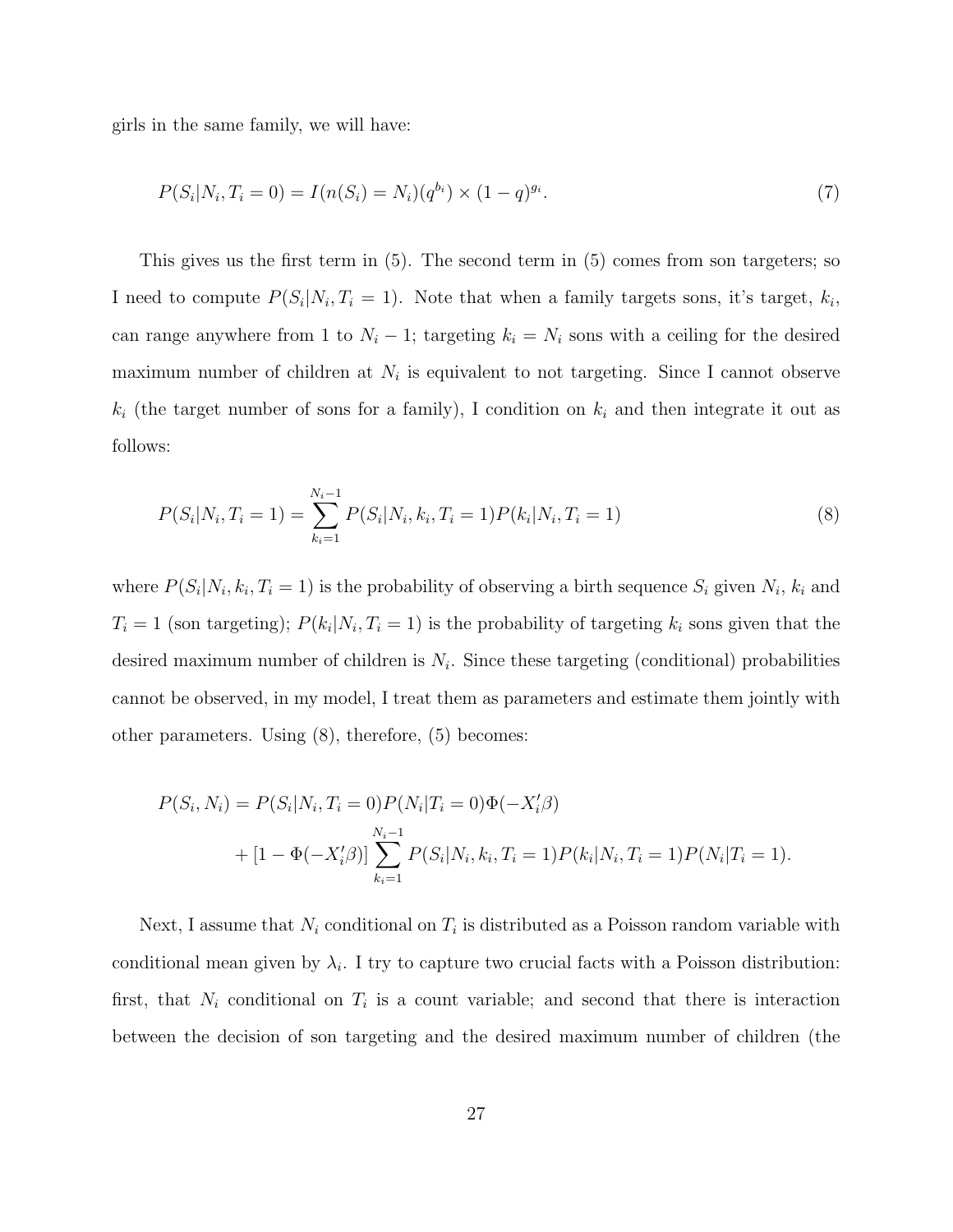interaction term appears in the expression for the conditional mean,  $\lambda_i$ ).

$$
P(N_i|T_i) = \frac{\exp(-\lambda_i)[\lambda_i]^{N_i}}{N_i!},
$$

where

$$
\lambda_i = \exp(Z_i' \gamma + \alpha T_i). \tag{9}
$$

Note that in the above expression  $\alpha$  captures the effect of 'son targeting' on the total fertility rate and  $Z_i$  is a set of covariates which affects desired family size. Moreover, since  $T_i$  is a dichotomous variable, I have

$$
P(N_i|T_i = 0) = \frac{\exp(-\exp(Z_i'\gamma))[\exp(Z_i'\gamma)]^{N_i}}{N_i!}
$$
\n(10)

and

$$
P(N_i|T_i=1) = \frac{\exp(-\exp(Z_i'\gamma + \alpha))[\exp(Z_i'\gamma + \alpha)]^{N_i}}{N_i!}
$$
\n(11)

Using  $(10)$ ,  $(11)$  and  $(8)$ , I can write  $(5)$  as:

$$
P(S_i, N_i) = P(S_i|N_i, T_i = 0) \frac{\exp(-\exp(Z_i \gamma))[\exp(Z_i \gamma)]^{N_i}}{N_i!} \Phi(-X_i \beta)
$$
  
+ 
$$
\sum_{k_i=1}^{N_i-1} P(S_i|N_i, k_i, T_i = 1) P(k_i|N_i, T_i = 1)
$$
  
 
$$
\times \frac{\exp(-\exp(Z_i' \gamma + \alpha))[\exp(Z_i' \gamma + \alpha)]^{N_i}}{N_i!} [1 - \Phi(-X_i' \beta)] \tag{12}
$$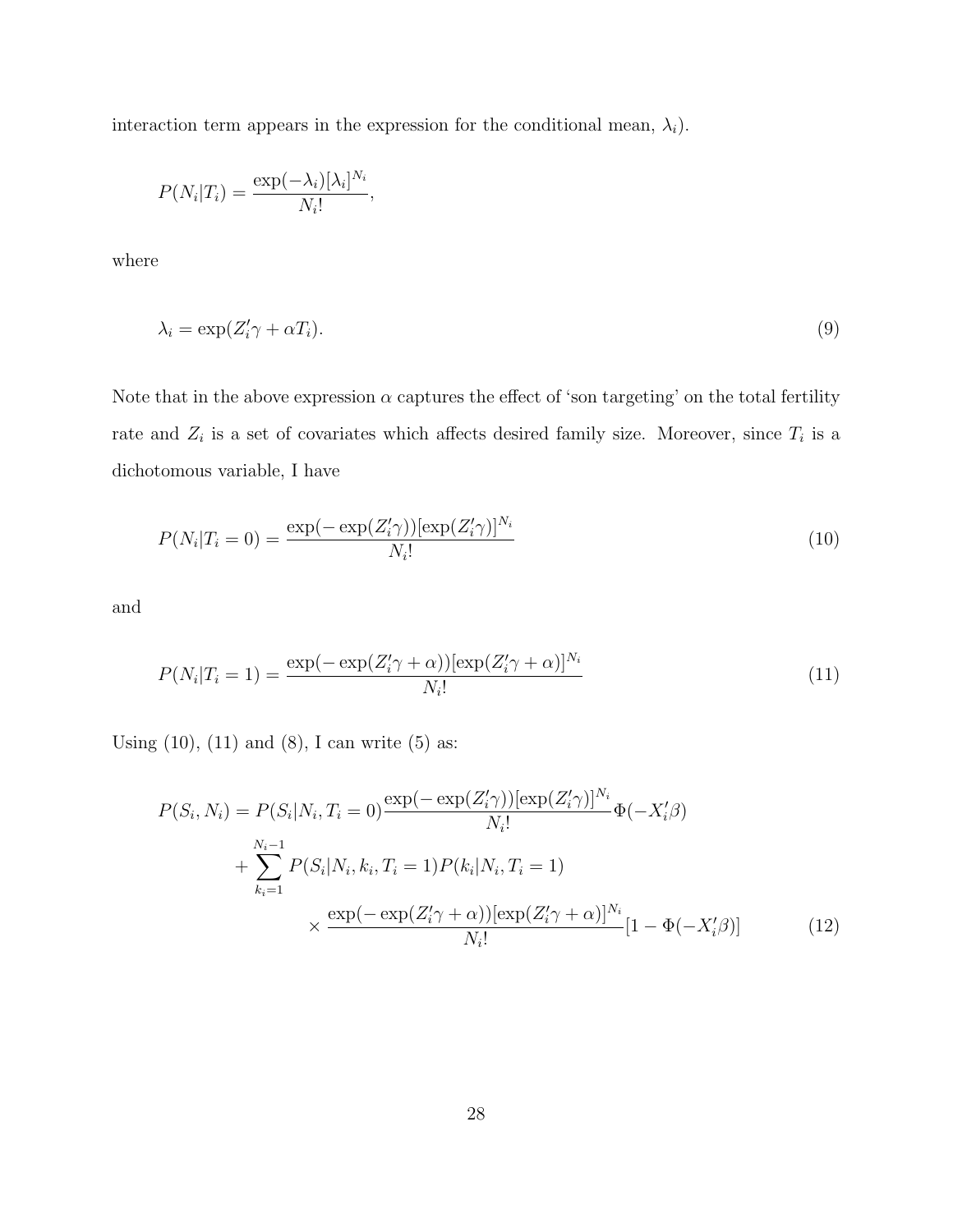The log-likelihood for the observed sample, then, becomes:

$$
l = \ln(L) = \sum_{i=1}^{n} \ln(P(S_i, N_i))
$$
\n(13)

where *n* is the number of families in the sample and  $P(S_i, N_i)$  is substituted from (12). Maximizing this function over the parameter space gives me estimates of the relevant parameters (which includes the probabilities of male birth at different birth parities).

### References

Arnold F, Choe M. K. and T. K. Roy. 1998. "Son Preference, the Family-building Process and Child Mortality in India." Population Studies, 52: 301-315.

Basu, D. and R. de Jong. 2009. "Son Targeting Fertility Behaviour: Some Consequences and Determinants." Demography, (forthcoming).

Coale, A. J. 1991. "Excess Female Mortality and the Balance of the Sexes in the Population: An Estimate of the Number of 'Missing Females."' Population and Development Review, 17: 517-23.

Das Gupta, M. 2005. "Explaining Asia's "Missing Women": A New Look at the Data." Population and Development Review, 31(3): 529-35.

Dubner, S. J. and S. D. Levitt. 2005. "The Search for 100 Million Missing Women: An Economics Detective Story." http://www.slate.com/id/2119402/, (accessed February 10, 2009).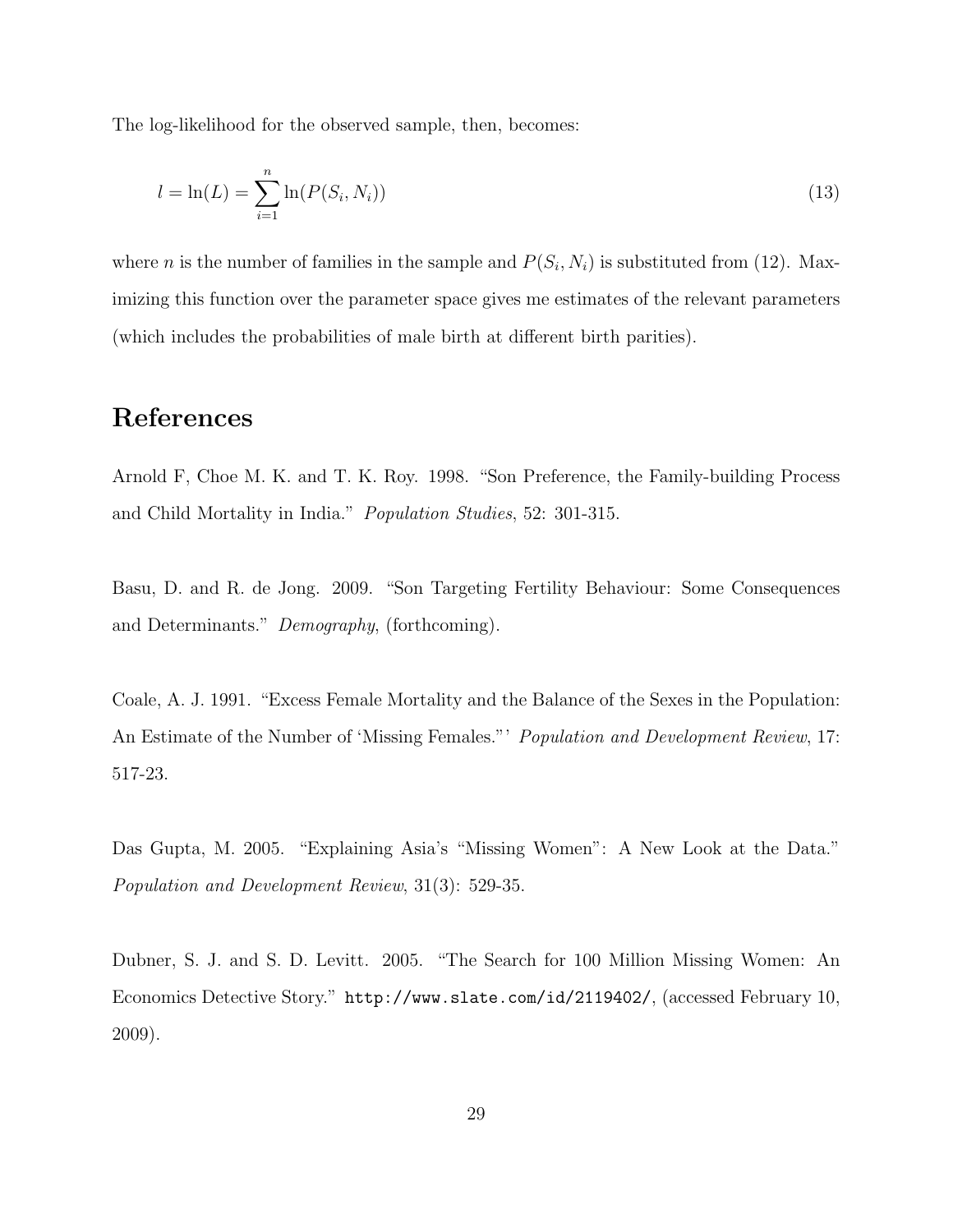Ebenstein, A. Y. 2007. "Fertility Choices and Sex Selection in Asia: Analysis and Policy." http://www.demog.berkeley.edu/∼ebenstei/ (accessed September 19, 2007).

Hesketh, T. and Z. Wei Xing. 2006. "Abnormal Sex Ratios in Human Populations: Causes and Consequences." Proceedings of the National Academy of Sciences of the United States of America, 103: 13271-13275.

Jha, P., Kumar R., Vasa, P., Dhingra, N., Thiruchelvam, D., and R. Moineddin. 2006. "Low Female-to-Male Sex Ratio of Children Born in India: National Survey of 1.1 Million Households." Lancet, 267: 211-18.

Klasen, S. 2008 "Missing Women in South Asia and China: Biology or Discrimination?" http://www.voxeu.org/index.php?q=node/1583, (accessed February 09, 2009).

Larsen U., Chung W. and M. Das Gupta. 1998. "Fertility and Son Preference in Korea." Population Studies, 52: 317-325.

Lin, M-J. and M-C. Luoh. 2008. "Can Hepatitis B Mothers Account for the Number of Missing Women? Evidence from Three Million Newborn in Taiwan." American Economic Review, (forthcoming).

Lividas, D., D.A. Koutras, J. Economidou, J.E. Hesser and S. Hadziyannis. 1979. "Fertility and Sex Ratio of Offspring of Female HBsAg Carriers," Journal of the Royal Society of Medicine, 72(7): 509-512.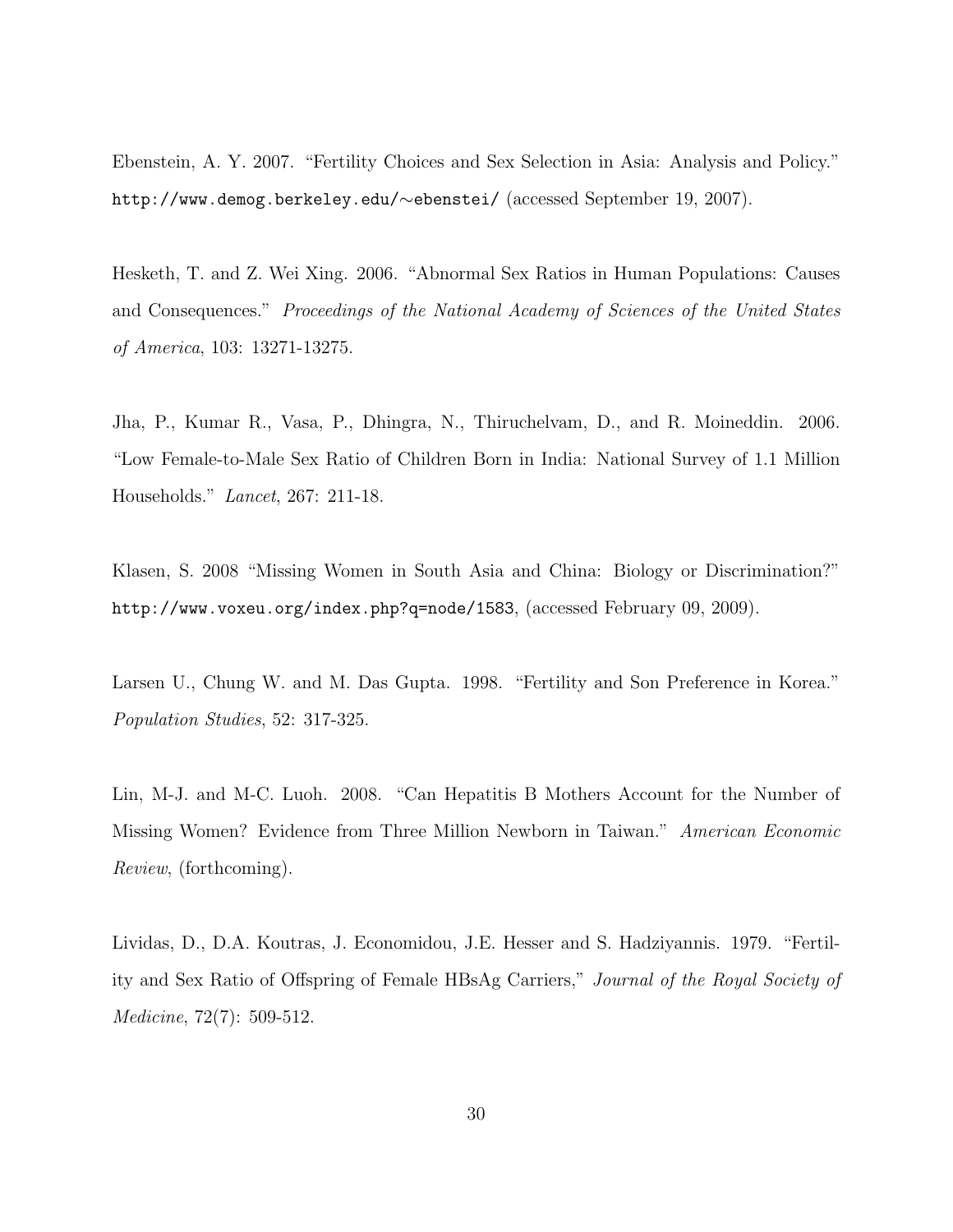Murhekar, M. V. and S. P. Zodpey. 2005. "Hepatitis B Virus Infection among Indian Tribes: Need for Vaccination Program," Indian Journal of Gastroenterology, 24: 269-270.

Oster, E. 2005. "Hepatitis B and the Case of the Missing Women," Journal of Political Economy, 113 (6): 1163-1216.

— 2006. "Explaining Asia's Missing Women: A New Look at the Data - Comment," Population and Development Review, 32(2): 323-27.

Oster, E., Chen, G., Yu, Xinsen and W. Lin. 2008. "Hepatitis B Does not Explain Male-Biased Sex Ratios in China," http://home.uchicago.edu/ eoster/hbvnotecon.pdf. Accessed February 09, 2009.

Sahni, M., Verma N., Narula D., Varghese, R. M., Sreenivas, V., and J. M. Puliyel. 2008. "Missing Girls in India: Infanticide, Feticide and Made-to-Order Pregnancies? Insights from Hospital-Based Sex-Ratio-at-Birth over the Last Century," PLoS ONE, 3(5).

Sen A. 1990. "More than 100 million Women are Missing." New York Review of Books, December 20.

— 1992. "Missing Women: Social Inequality Outweighs Women's Survival Advantage in Asia and North Africa," British Medical Journal, 304: 587-88.

— 2003. "Missing Women Revisited," British Medical Journal, 327: 1297-98.

Ulizzi, L. and L. A. Zonta. 1995. "Factors Affecting the Sex Ratio in Humans: Multivariate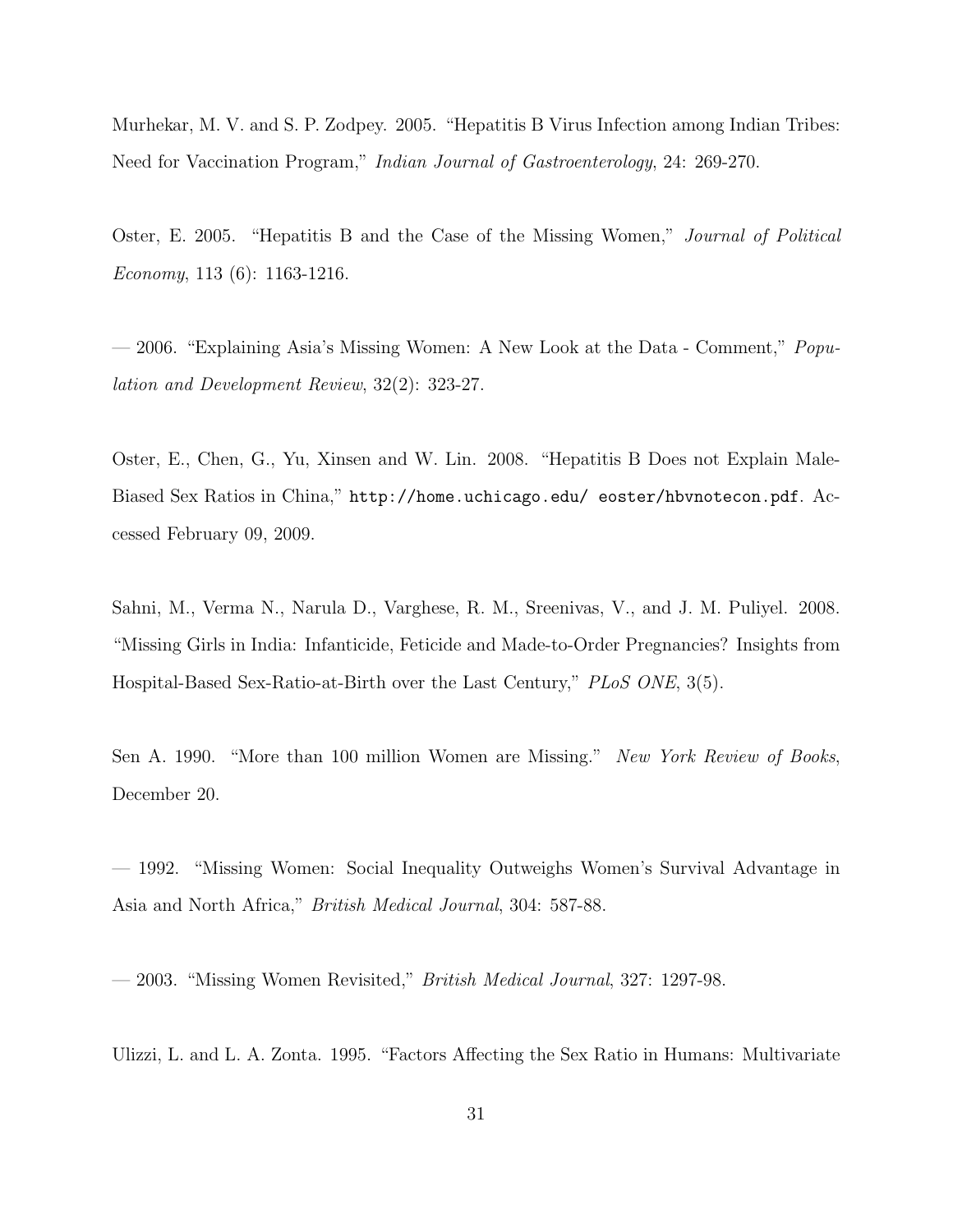Analysis of the Italian Population," Human Biology, 67:1.

|                                      | ${\rm Estimate}$ | <b>Std Err</b> | $t$ -sta $t^*$ |
|--------------------------------------|------------------|----------------|----------------|
| Unrestricted Model                   |                  |                |                |
| <b>BIRTH PARITY 1</b>                | 0.555            | 0.002          | 18.233         |
| <b>BIRTH PARITY 2</b>                | 0.547            | 0.002          | 14.626         |
| <b>BIRTH PARITY 3</b>                | 0.542            | 0.003          | 10.357         |
| <b>BIRTH PARITY 4</b>                | 0.543            | 0.004          | 8.167          |
| <b>BIRTH PARITY 5</b>                | 0.538            | 0.005          | 4.526          |
| BIRTH PARITY 6                       | 0.537            | 0.009          | 2.594          |
| Restricted Model                     | 0.547            | 0.001          | 25.247         |
| $N = 44288$<br>Likelihood Ratio Test |                  |                |                |

Table 1: Probabilities of Male Birth: India, 1992

Likelihood Ratio Test  $LR\text{-}Stat = 60.257$ 

∗ t-stat tests the equality of the estimate to 0.514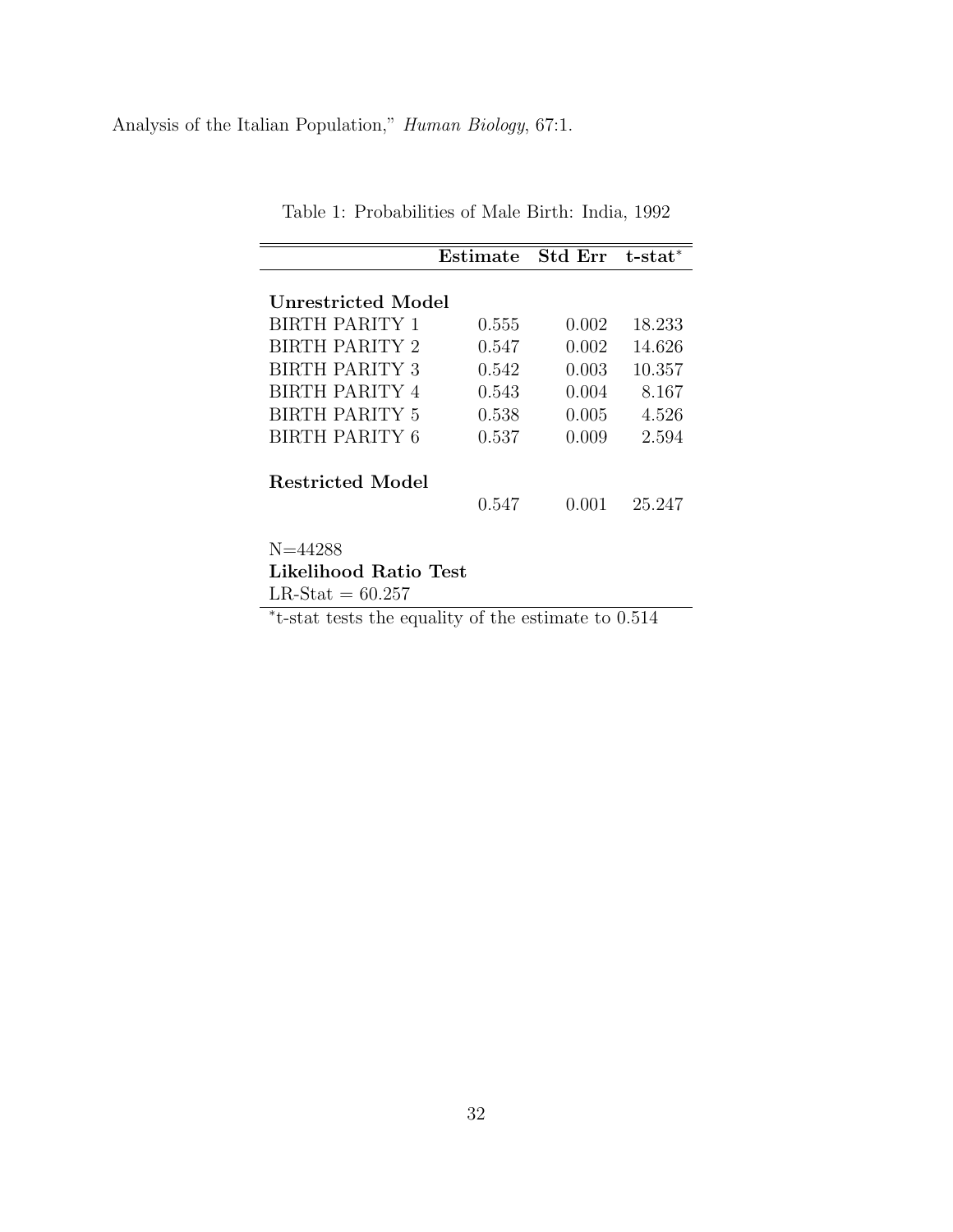|                       | Estimate | <b>Std Err</b> | $t$ -stat $*$ |  |
|-----------------------|----------|----------------|---------------|--|
| Unrestricted Model    |          |                |               |  |
| <b>BIRTH PARITY 1</b> | 0.547    | 0.002          | 15.4871       |  |
| BIRTH PARITY 2        | 0.548    | 0.002          | 16.036        |  |
| <b>BIRTH PARITY 3</b> | 0.546    | 0.003          | 12.544        |  |
| <b>BIRTH PARITY 4</b> | 0.540    | 0.004          | 7.326         |  |
| <b>BIRTH PARITY 5</b> | 0.543    | 0.005          | 5.486         |  |
| <b>BIRTH PARITY 6</b> | 0.541    | 0.009          | 2.877         |  |
| Restricted Model      |          |                |               |  |
|                       | 0.546    | 0.001          | 25.730        |  |
| $N = 49817$           |          |                |               |  |
| Likelihood Ratio Test |          |                |               |  |

Table 2: Probabilities of Male Birth: India, 1998

 $\mathrm{LR\text{-}Stat} = 53.546$ 

∗ t-stat tests the equality of the estimate to 0.514

Table 3: Probabilities of Male Birth: India, 2005

|                         | ${\rm Estimate}$ | <b>Std Err</b> | t-stat* |
|-------------------------|------------------|----------------|---------|
| Unrestricted Model      |                  |                |         |
| <b>BIRTH PARITY 1</b>   | 0.537            | 0.002          | 12.081  |
| BIRTH PARITY 2          | 0.539            | 0.002          | 12.665  |
| <b>BIRTH PARITY 3</b>   | 0.544            | 0.002          | 11.902  |
| <b>BIRTH PARITY 4</b>   | 0.538            | 0.004          | 6.859   |
| <b>BIRTH PARITY 5</b>   | 0.531            | 0.006          | 3.164   |
| <b>BIRTH PARITY 6</b>   | 0.552            | 0.010          | 3.886   |
| <b>Restricted Model</b> | 0.539            | 0.001          | 21.184  |
| N=61841                 |                  |                |         |
| Likelihood Ratio Test   |                  |                |         |

 $LR-Stat = 38.457$ 

∗ t-stat tests the equality of the estimate to 0.514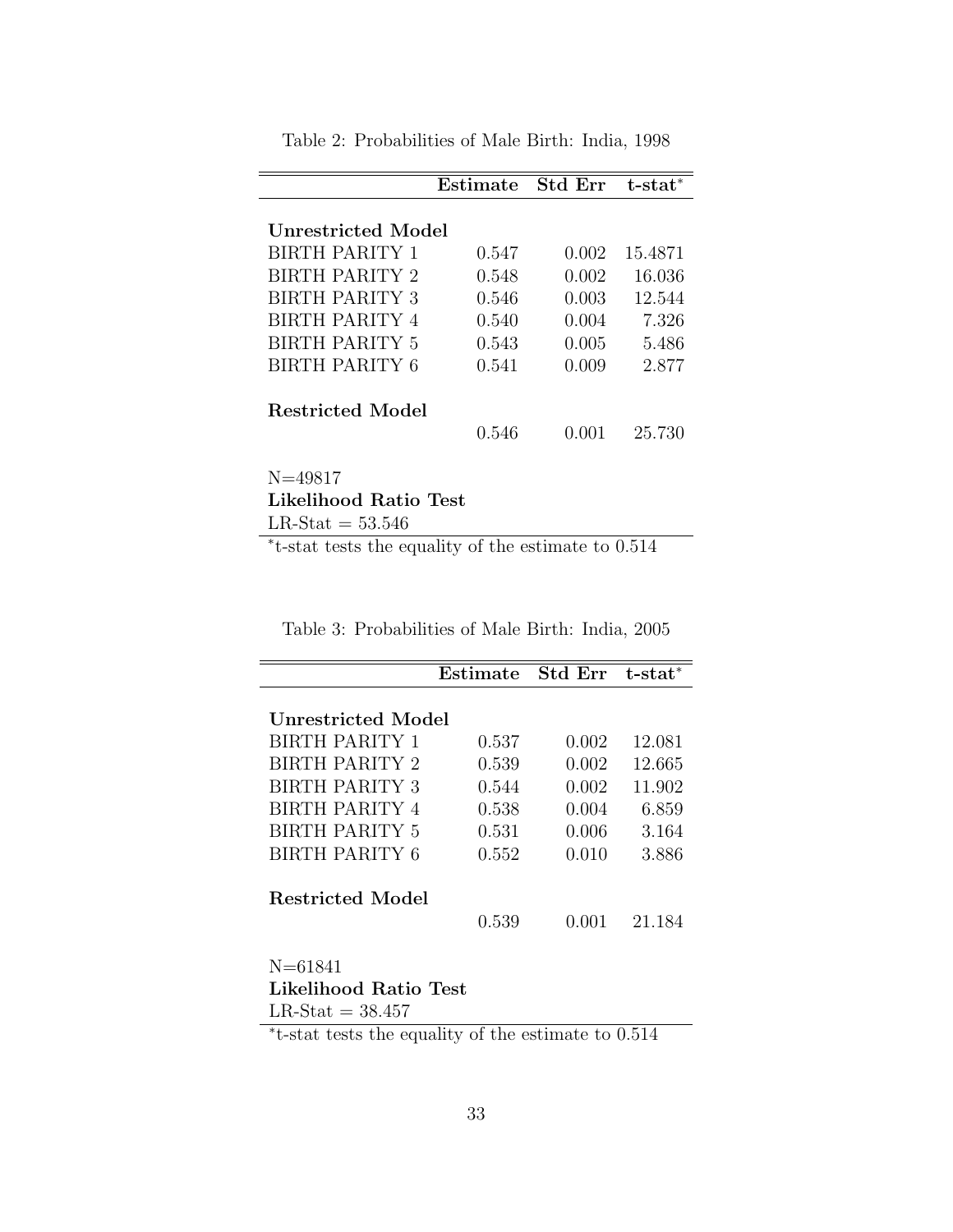|                                  | Estimate | <b>Std Err</b> | t-stat   |  |
|----------------------------------|----------|----------------|----------|--|
|                                  |          |                |          |  |
| Interaction                      |          |                |          |  |
| <b>CONSTANT</b>                  | 0.04     | 0.01           | 4.95     |  |
|                                  |          |                |          |  |
| Son Targeting                    |          |                |          |  |
| <b>CONSTANT</b>                  | $-1.07$  | 0.10           | $-10.74$ |  |
| AGE                              | $-0.01$  | 0.00           | $-3.66$  |  |
| <b>EDUCATION</b>                 | $-0.01$  | 0.00           | $-2.74$  |  |
| <b>WORK</b>                      | 0.05     | 0.02           | 2.27     |  |
| <b>CONTRACEPTION</b>             | 0.55     | 0.02           | 23.38    |  |
| <b>RURAL</b>                     | 0.06     | 0.03           | 2.12     |  |
| <b>JOINT FAMILY</b>              | 0.03     | 0.03           | 0.79     |  |
| <b>HINDU</b>                     | 0.08     | 0.04           | 1.98     |  |
| POOR <sub>.</sub>                | 0.17     | 0.08           | 2.06     |  |
| MIDDLE INCOME                    | 0.02     | 0.08           | 0.24     |  |
| <b>Family Size</b>               |          |                |          |  |
| AGE                              | 0.02     | 0.00           | 67.24    |  |
| <b>EDUCATION</b>                 | $-0.02$  | 0.00           | $-27.32$ |  |
| <b>WORK</b>                      | $-0.02$  | 0.01           | $-2.76$  |  |
| <b>RURAL</b>                     | 0.04     | 0.01           | 6.05     |  |
| POOR                             | 0.57     | 0.01           | 44.72    |  |
| MIDDLE INCOME                    | 0.53     | 0.01           | 43.61    |  |
| <b>HINDU</b>                     | 0.15     | 0.01           | 15.97    |  |
|                                  |          |                |          |  |
| <b>Probability of Male Birth</b> |          |                |          |  |
| <b>CONSTANT</b>                  | 0.34     | 0.03           | 10.74    |  |
| AGE                              | $-0.01$  | 0.00           | $-11.22$ |  |
| <b>EDUCATION</b>                 | $-0.01$  | 0.00           | $-6.34$  |  |
| <b>WORK</b>                      | $-0.02$  | 0.01           | $-3.18$  |  |
| CONTRACEPTION                    | $-0.07$  | 0.01           | $-9.01$  |  |
| <b>RURAL</b>                     | 0.01     | 0.01           | 1.02     |  |
| <b>JOINT FAMILY</b>              | 0.03     | 0.01           | 2.38     |  |
| <b>HINDU</b>                     | $-0.03$  | 0.01           | $-2.35$  |  |
| POOR                             | 0.00     | 0.03           | 0.07     |  |
| MIDDLE INCOME                    | $-0.00$  | 0.02           | $-0.14$  |  |
| <b>TRIBAL</b>                    | 0.00     | 0.01           | 0.27     |  |
|                                  |          |                |          |  |

Table 4: ML Estimation Results: India, 1992

 $Loglikelihood = -184164.8$ 

 $\mathrm{N}=43282$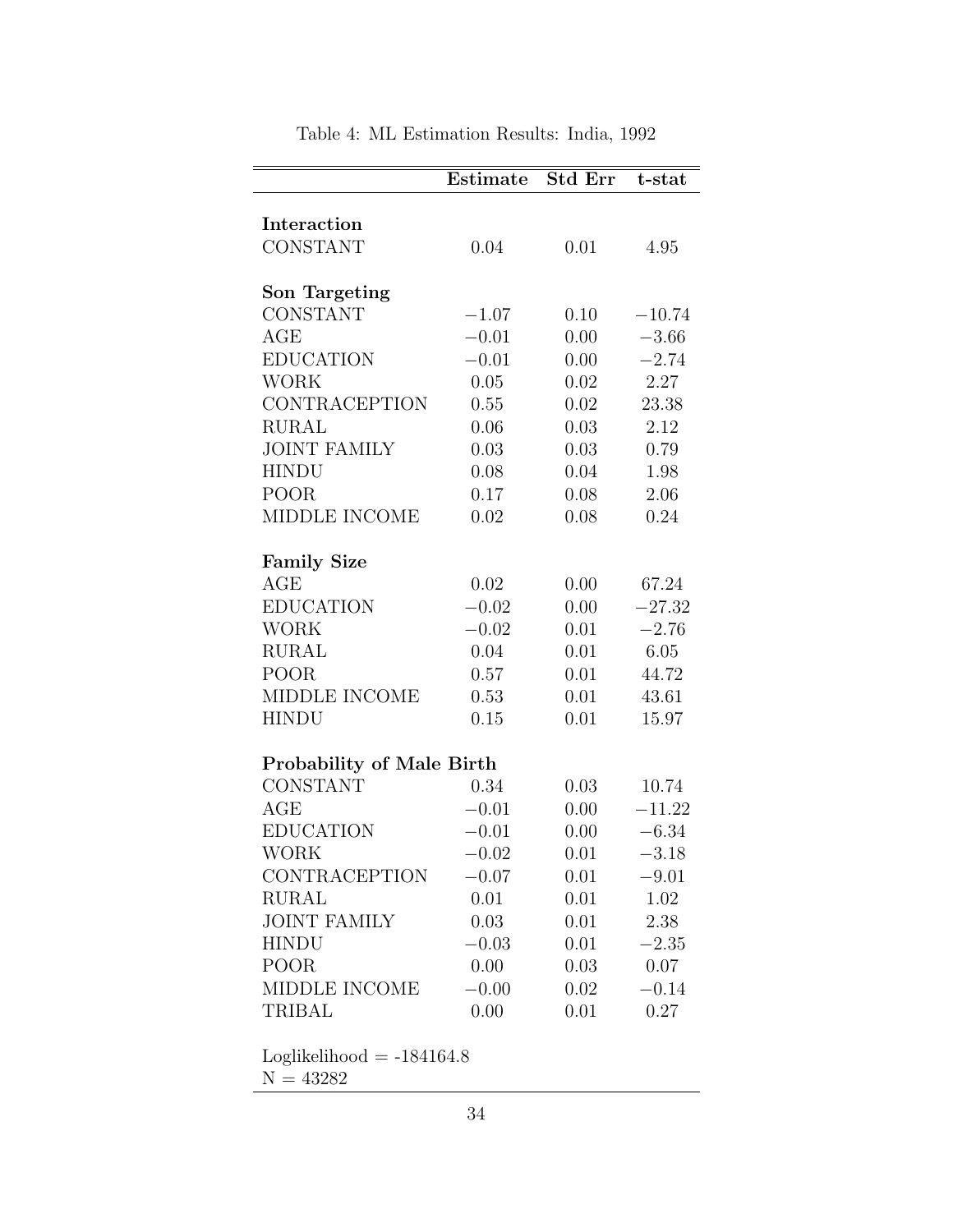|                                                     | Estimate        | <b>Std Err</b> | t-stat          |  |
|-----------------------------------------------------|-----------------|----------------|-----------------|--|
| Interaction                                         |                 |                |                 |  |
| <b>CONSTANT</b>                                     | 0.05            | 0.01           | 5.90            |  |
|                                                     |                 |                |                 |  |
| Son Targeting                                       |                 |                |                 |  |
| <b>CONSTANT</b>                                     | $-1.10$         | 0.10           | $-11.64$        |  |
| AGE                                                 | $-0.01$         | 0.00           | $-3.86$         |  |
| <b>EDUCATION</b>                                    | 0.00            | 0.00           | 0.63            |  |
| WORK                                                | 0.12            | 0.02           | 5.63            |  |
| <b>CONTRACEPTION</b>                                | $0.59\,$        | 0.02           | 25.27           |  |
| <b>RURAL</b>                                        | 0.06            | 0.03           | 2.37            |  |
| <b>JOINT FAMILY</b>                                 | 0.06            | 0.03           | 2.19            |  |
| <b>HINDU</b>                                        | $-0.16$         | 0.03           | $-6.19$         |  |
| POOR <sub>.</sub>                                   | 0.20            | 0.08           | 2.58            |  |
| MIDDLE INCOME                                       | 0.07            | 0.07           | 0.93            |  |
|                                                     |                 |                |                 |  |
| <b>Family Size</b>                                  |                 |                |                 |  |
| AGE                                                 | $0.02\,$        | 0.00           | 71.19           |  |
| <b>EDUCATION</b>                                    | $-0.02$         | 0.00           | $-32.13$        |  |
| <b>WORK</b>                                         | 0.00            | 0.01           | 0.05            |  |
| <b>RURAL</b>                                        | 0.04            | 0.01           | 7.31            |  |
| POOR                                                | 0.61            | 0.01           | 47.30           |  |
| MIDDLE INCOME                                       | 0.54            | 0.01           | 45.16           |  |
| <b>HINDU</b>                                        | $-0.06$         | 0.01           | $-9.17$         |  |
|                                                     |                 |                |                 |  |
| <b>Probability of Male Birth</b><br><b>CONSTANT</b> |                 |                |                 |  |
| AGE                                                 | 0.28<br>$-0.00$ | 0.03<br>0.00   | 9.40<br>$-9.65$ |  |
| <b>EDUCATION</b>                                    | $-0.00$         | 0.00           | $-4.64$         |  |
| <b>WORK</b>                                         | $-0.04$         | 0.01           | $-5.44$         |  |
| CONTRACEPTION                                       |                 |                | $-11.68$        |  |
| <b>RURAL</b>                                        | $-0.09$<br>0.02 | 0.01<br>0.01   | 2.45            |  |
|                                                     | 0.05            |                |                 |  |
| <b>JOINT FAMILY</b>                                 |                 | 0.01<br>0.01   | 4.96            |  |
| <b>HINDU</b><br><b>POOR</b>                         | 0.02            |                | 3.03            |  |
|                                                     | 0.01            | 0.02           | 0.46            |  |
| MIDDLE INCOME                                       | $-0.00$         | 0.02           | $-0.02$         |  |
| TRIBAL                                              | $-0.02$         | 0.01           | $-2.29$         |  |

Table 5: ML Estimation Results: India, 1998

 $\mathcal{N}=49104$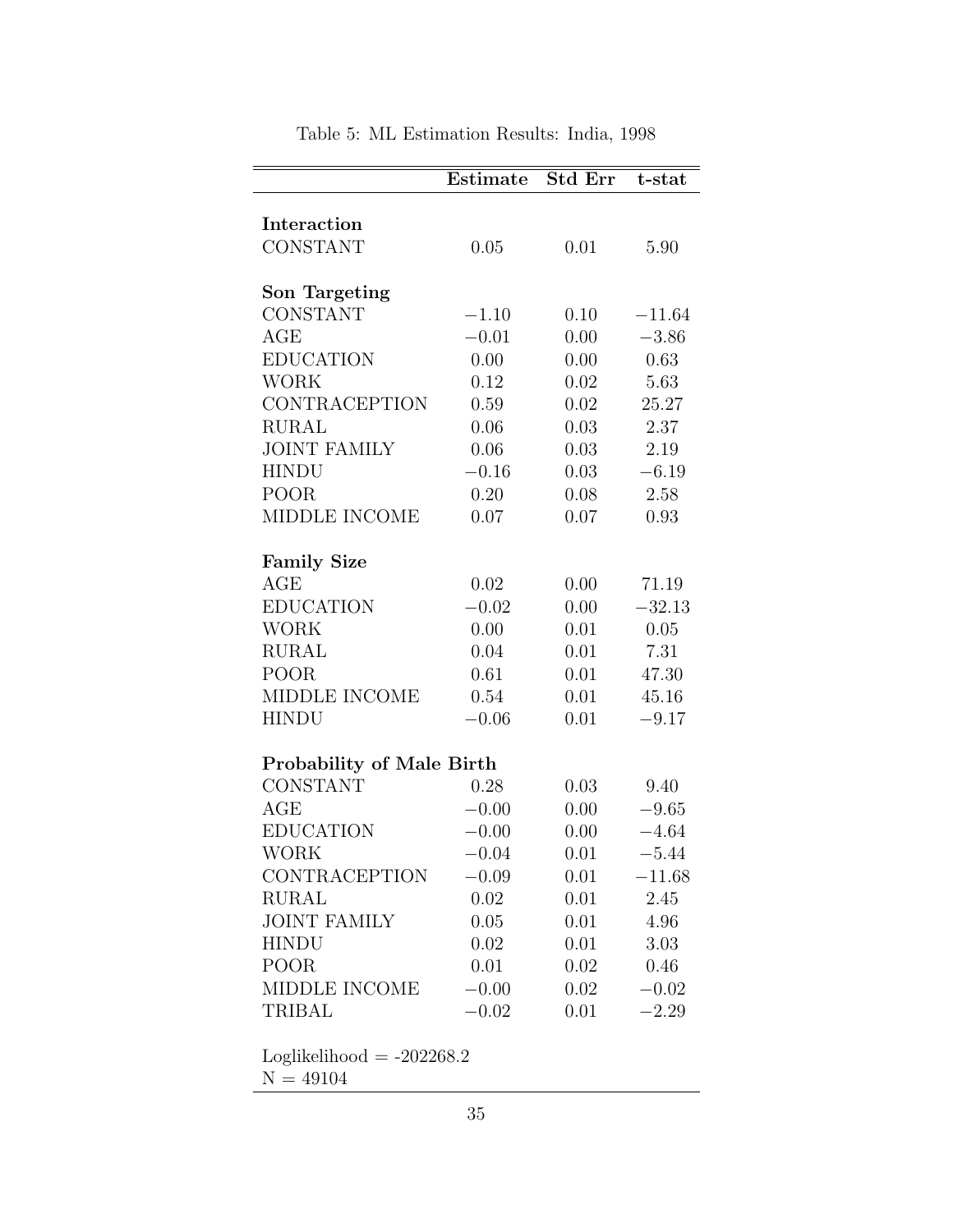|                                  | Estimate           | Std Err      | t-stat             |
|----------------------------------|--------------------|--------------|--------------------|
|                                  |                    |              |                    |
| Interaction                      |                    |              |                    |
| <b>CONSTANT</b>                  | 0.06               | 0.01         | 7.59               |
| Son Targeting                    |                    |              |                    |
| <b>CONSTANT</b>                  | $-0.88$            | 0.06         | $-14.29$           |
| AGE                              | $-0.01$            | 0.00         | $-5.18$            |
| <b>EDUCATION</b>                 | 0.01               | 0.00         | 4.27               |
| <b>WORK</b>                      | 0.13               | 0.02         | 6.94               |
| <b>CONTRACEPTION</b>             | 0.71               | 0.02         | 32.06              |
| <b>RURAL</b>                     | 0.00               | 0.02         | 0.20               |
| <b>JOINT FAMILY</b>              | 0.01               | 0.03         | 0.32               |
| <b>HINDU</b>                     | $-0.15$            | 0.02         | $-6.78$            |
| <b>POOR</b>                      | $-0.02$            | 0.04         | $-0.48$            |
| <b>MIDDLE</b>                    | $-0.08$            | 0.04         | $-2.43$            |
|                                  |                    |              |                    |
| <b>Family Size</b>               |                    |              |                    |
| AGE                              | 0.02               | 0.00         | 100.52             |
| <b>EDUCATION</b>                 | $-0.02$            | 0.00         | $-30.68$           |
| <b>WORK</b>                      | 0.01               | 0.01         | 1.77               |
| <b>RURAL</b>                     | 0.06               | 0.01         | 12.38              |
| <b>POOR</b>                      | 0.45               | 0.01         | 45.01              |
| <b>MIDDLE</b>                    | 0.35               | 0.01         | 39.93              |
| <b>HINDU</b>                     | $-0.07$            | 0.01         | $-12.89$           |
|                                  |                    |              |                    |
| <b>Probability of Male Birth</b> |                    |              |                    |
| <b>CONSTANT</b><br>AGE           | 0.21               | 0.02         | 10.03              |
| <b>EDUCATION</b>                 | $-0.00$            | 0.00         | $-6.53$            |
| <b>WORK</b>                      | $-0.00$<br>$-0.04$ | 0.00<br>0.01 | $-0.93$<br>$-7.05$ |
| <b>CONTRACEPTION</b>             |                    |              |                    |
| RURAL                            | $-0.09$<br>0.01    | 0.01<br>0.01 | $-11.66$<br>1.62   |
| <b>JOINT FAMILY</b>              |                    |              |                    |
| <b>HINDU</b>                     | 0.03               | 0.01         | 3.48               |
| <b>POOR</b>                      | 0.02               | 0.01         | 2.97               |
| <b>MIDDLE</b>                    | $-0.00$<br>$-0.01$ | 0.01<br>0.01 | $-0.30$<br>$-0.72$ |
| <b>TRIBAL</b>                    | 0.01               | 0.01         | 1.17               |
|                                  |                    |              |                    |
| Loglikelihood $= -237659.8$      |                    |              |                    |

Table 6: ML Estimation Results: India, 2005

36

 $N = 60071$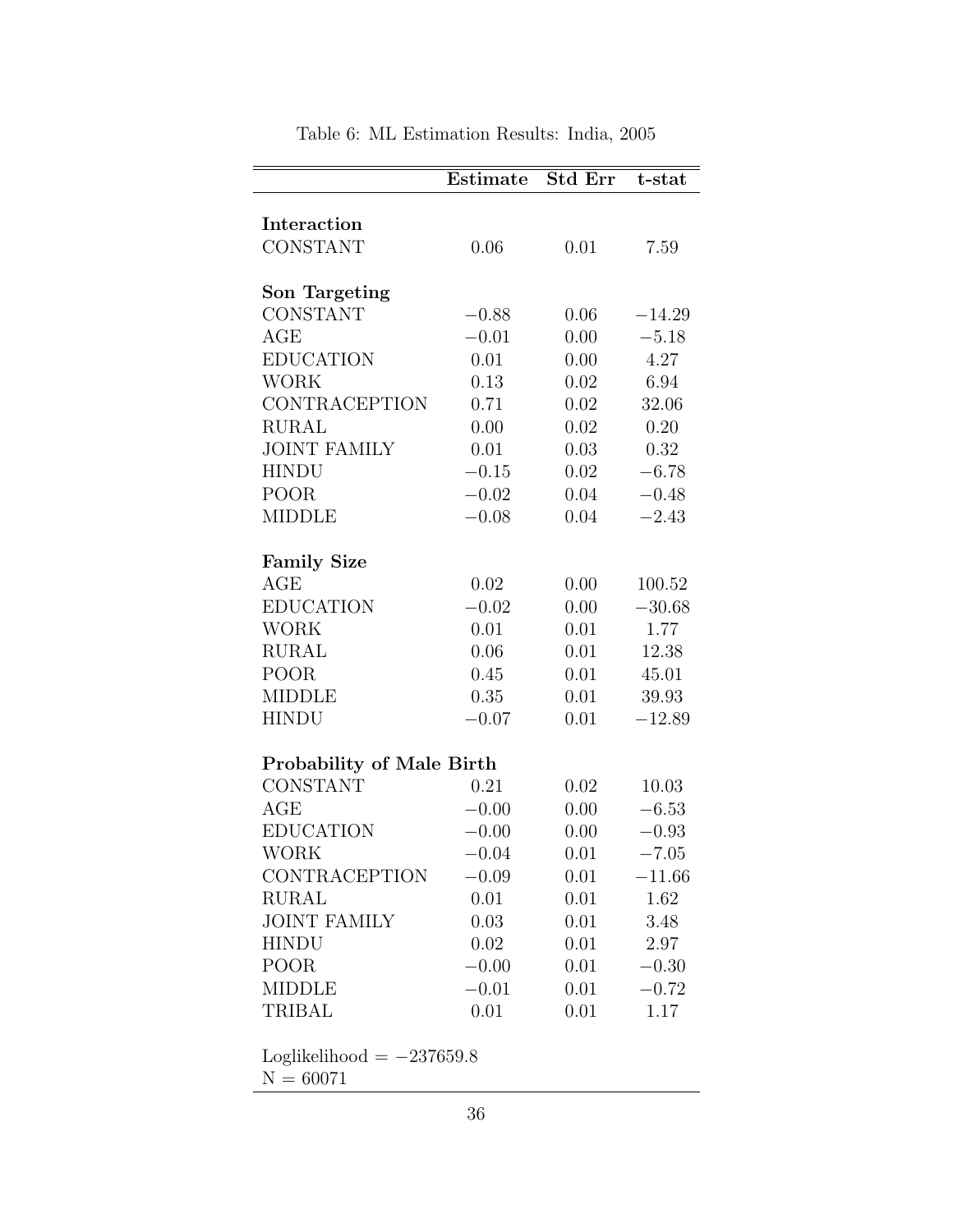

Figure 2: Predicted Probability of Male Birth, 1992: Full MLE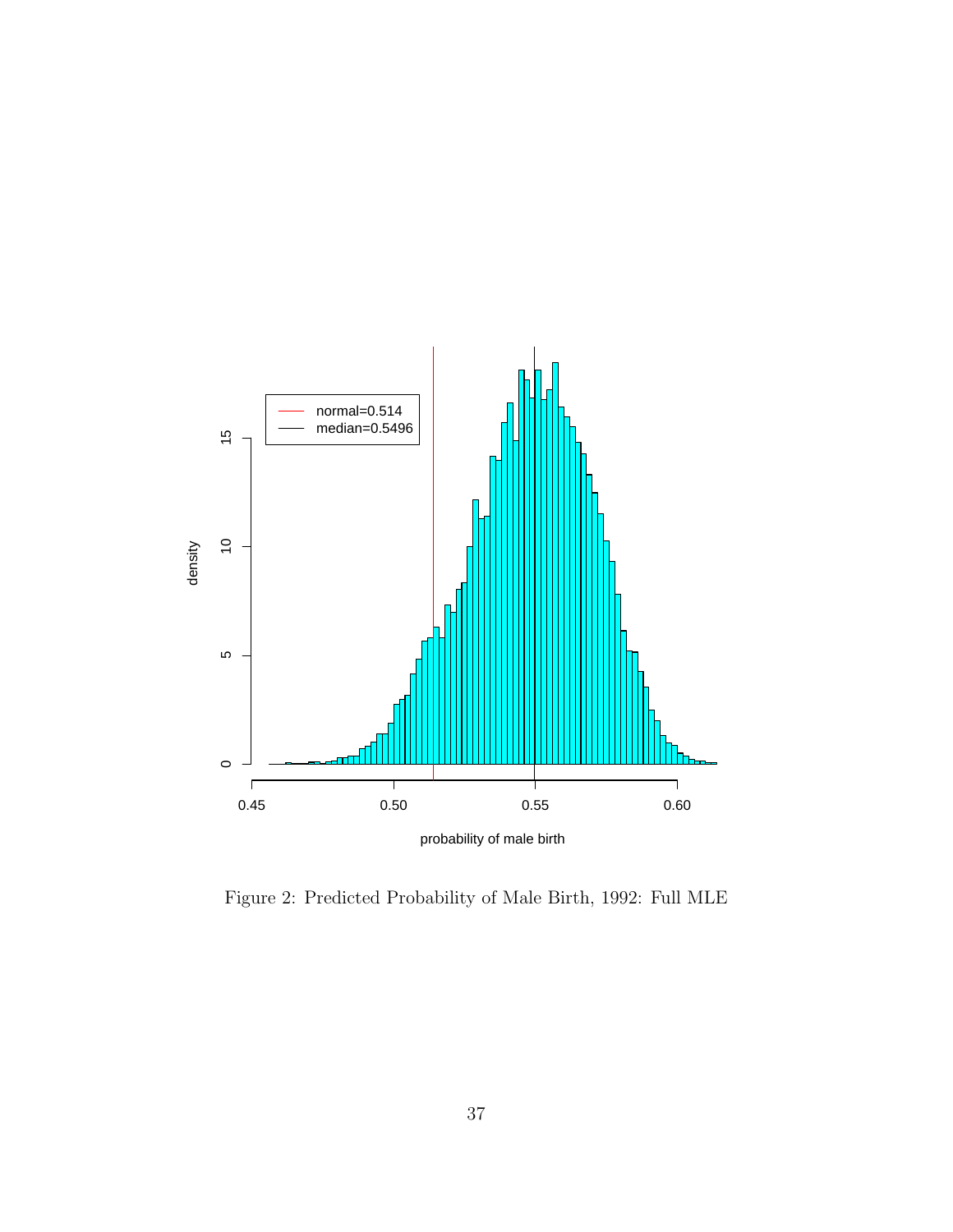

Figure 3: Predicted Probability of Male Birth, 1998: Full MLE